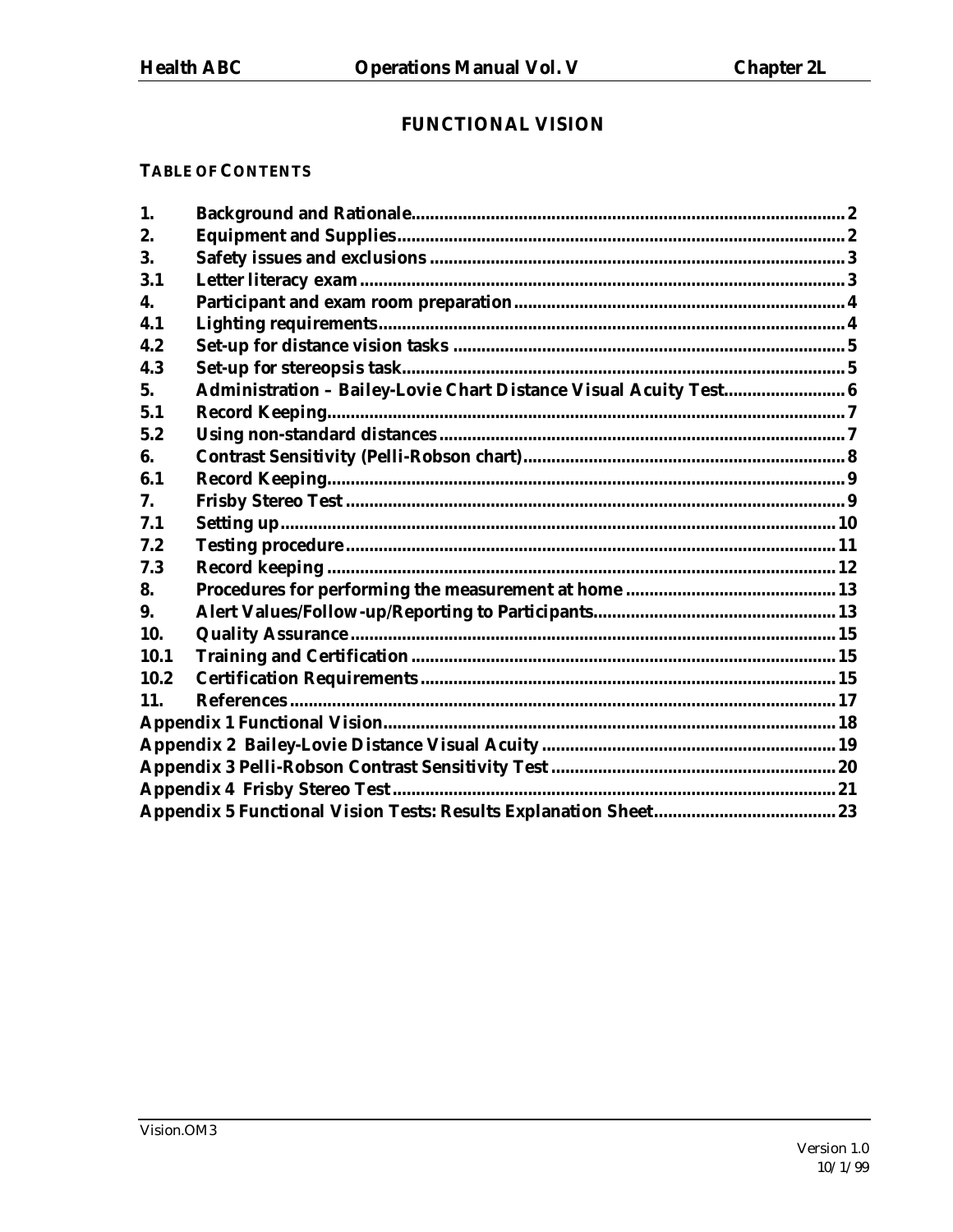# **FUNCTIONAL VISION**

# **1. Background and Rationale**

The frequency of blindness and visual impairment increases among older people, and vision problems are associated with disability. Some vision problems lead to decreased mobility, and hence decreased activity and increased risk of falling, while others may lead to decreased social interactions, possibly leading to depression.

Contrast sensitivity has been previously shown to be an important predictor of falls and fractures (Felson et al., 1989; Grisso et al., 1991; Cummings et al. 1995) and has been measured in a number of large-scale vision studies as well as studies of aging. It has also been shown to be a significant risk factor for self-reported disability (Rubin, et al., 1994). It will therefore provide a comparison between Health ABC and other studies and measure an important aspect of visual functioning that declines with age (at least a decade earlier than noticeable declines in high contrast visual acuity).

Stereopsis, or depth perception, is a test of binocularity, or ability of the two eyes to work together. It gives information about the functioning of the poorer eye, while the other tests generally measure the better eye. Stereopsis was shown to be a good predictor of falls in SOF (Nevitt, 1989; Cummings et al., 1995) and has obvious relevance to mobility and activities of daily living in Health ABC.

Although many studies have shown that high-contrast acuity is a poor predictor of visual performance, it has nevertheless been shown to be predictive of poor survival (Klein et al., 1995), physical disability (Verbrugge, et al., 1989; Havlik, 1986), decline in physical functioning (Mor, et al., 1989; LaForge, et al., 1992), and impairment of mobility and activities of daily living (Branch, et al., 1989). It is also both a necessary descriptor of the study population for comparison to other groups and the measure with most clinical relevance. Finally, it is a familiar measure that may be reported to participants as a retention aid.

# **2. Equipment and Supplies**

- a. Pelli-Robson Contrast Sensitivity Chart
- b. Bailey-Lovie High Contrast Distance Acuity Chart
- c. Frisby Stereo Test
- d. Letter literacy card
- e. Light meter
- f. Measuring tape with both inches and cm
- g. Copy stand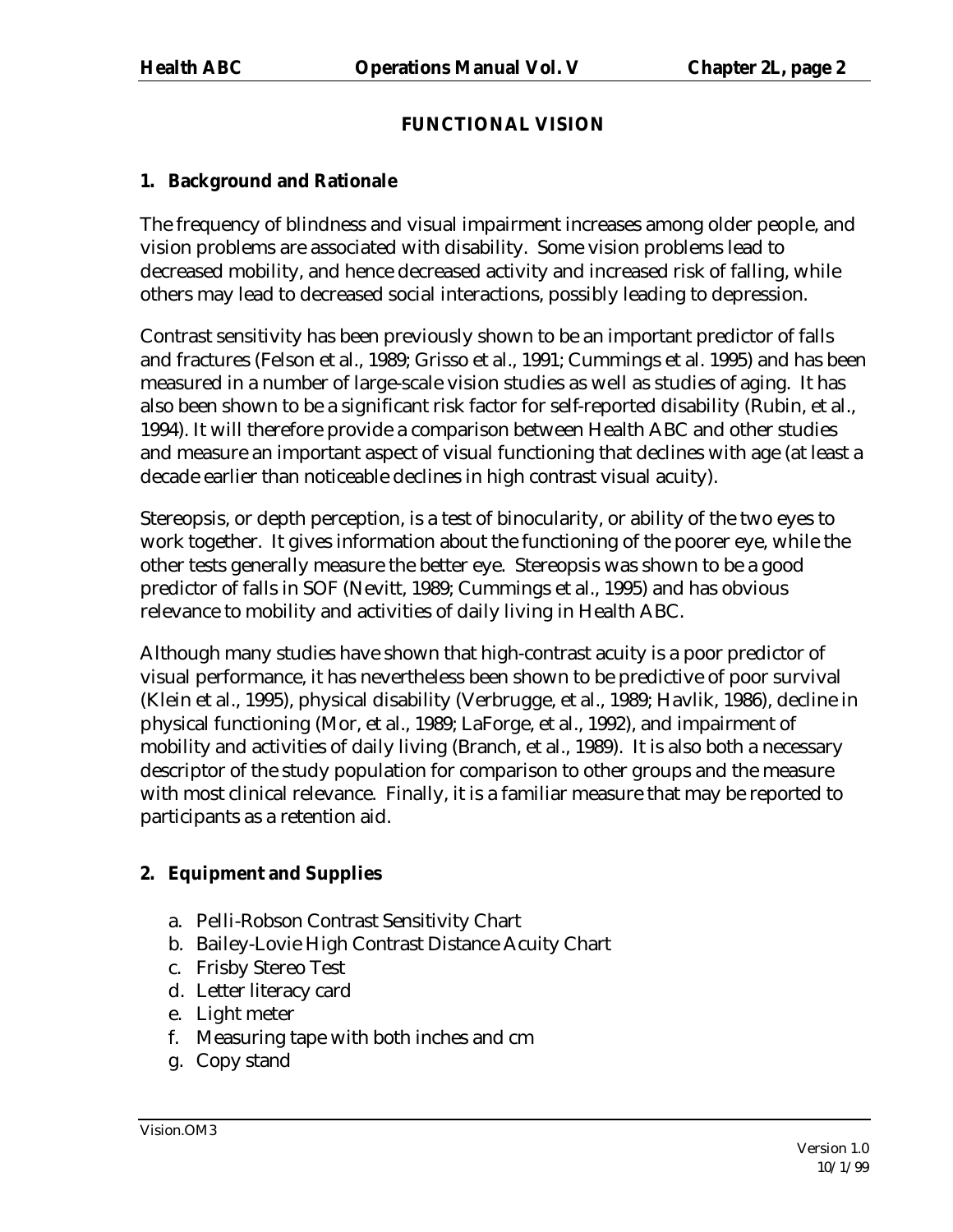# **3. Safety issues and exclusions**

This test is safe for all participants. If a participant is illiterate (see Rapid Assessment of Adult Literacy in Medicine [REALM], Chapter 2N) they will be tested for letter literacy. As long as a participant can accurately recognize English letters, all of these tests can be carried out.

# **3.1 Letter literacy exam**

If the participant scores below 5 (is able to read 4 or fewer words) on the REALM, administer the letter literacy exam before proceeding with the rest of the vision exam. Refer to "Total number of words correct" on page 21 in the Year 3 Clinic Visit Workbook. If less than five words are correct, the letter literacy test is required.

The letter literacy exam consists of 15 letters on a laminated card. Ask the participant to put on their reading glasses if they use them, and hand them the card (Response Card F). They may hold the card at any distance that is comfortable for them. The examiner asks:

*"Can you see these letters?"*

If they say yes, then say:

*"Read me the letters one by one across the line."*

Record the number correct on the Functional Vision data collection form (page 33 of the Year 3 Clinic Visit Workbook). If the participant gets 10 or more letters correct, proceed with the vision exam.

If the participant cannot see the letters, or gets less than 10 letters correct, do not administer the Bailey-Lovie or Pelli-Robson exams. Answer the following questions "No": "Was the Bailey-Lovie test administered?" (page 34 in the Year 3 Clinic Visit Workbook) and "Was the Pelli-Robson test administered?" (page 35 in the Year 3 Clinic Visit Workbook. When asked "Why not?" mark the "Unable to see chart" response option if the participant could not see the chart, or the "Did not pass letter literacy exam" response option if the participant could see the chart, but got less than 10 letters correct.

All participants, regardless of whether they can see or read the letters, should attempt to do the Frisby stereo test.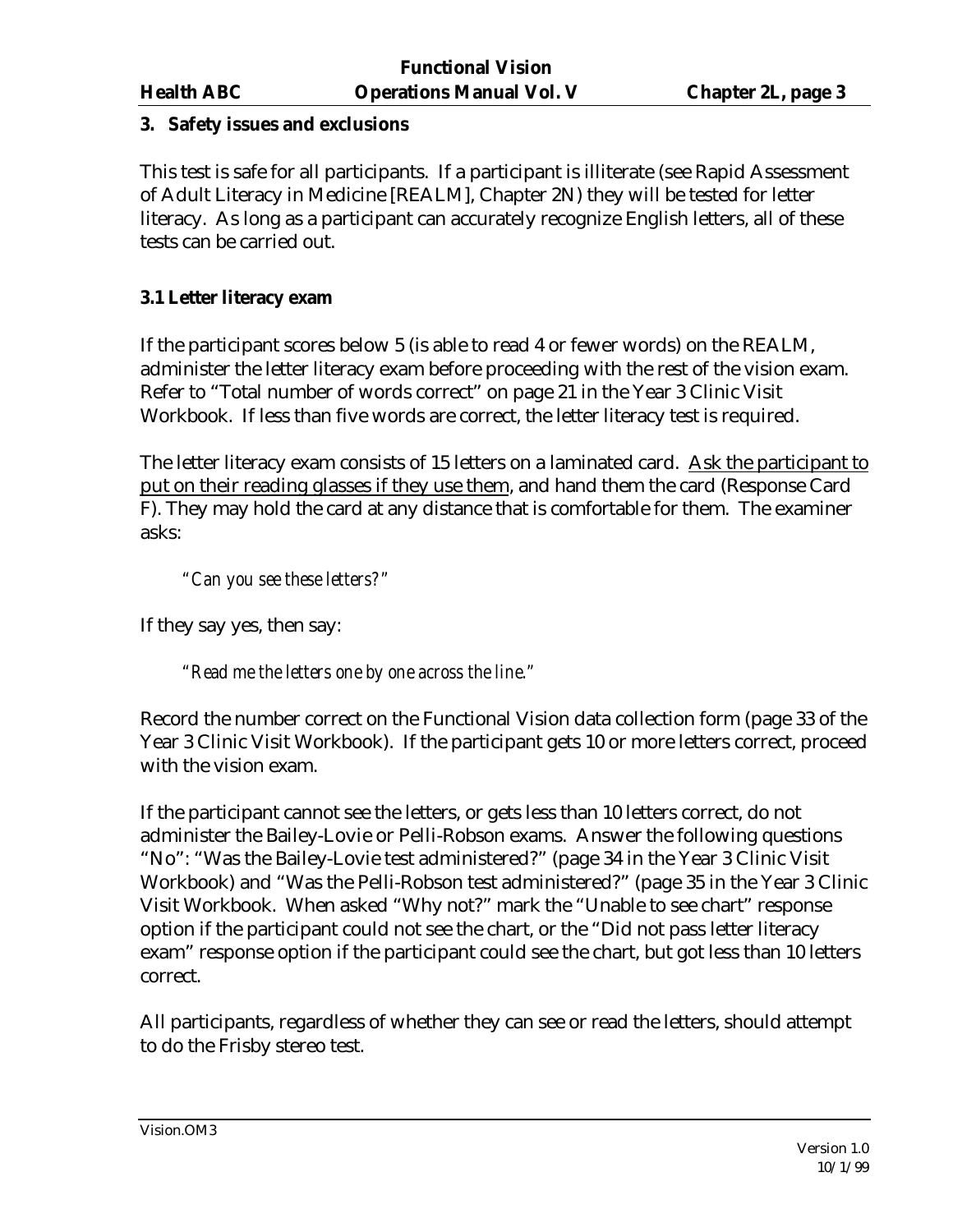#### **4. Participant and exam room preparation**

These tests can be done in any room at least 10 feet long and with controlled lighting. There should be no lighting source such as an uncovered window that creates glare or uneven lighting on the chart (see lighting requirements section 4.1). There should also be a table on either side of which the examiner and participant can sit for the stereopsis measurement.

Participants should be asked at the time the appointment is made to bring both reading and distance glasses, if they use them.

# **4.1 Lighting requirements**

The two distance charts (Bailey-Lovie and Pelli-Robson) should have even lighting, between 50 and 70 foot-Lamberts as measured with a hand-held light meter. The following instructions are for the Sekonic Zoom Master L-508, but any point-and-shoot spot meter capable of measuring a 1 degree spot may be substituted. Most light meters, including the Sekonic, do not have a foot-Lambert scale, so the instructions below are given for EV (exposure value) units.

- a. Turn on the room illumination and any additional lighting you will use. Standing at the spot where the participant will be positioned to view the chart (see Section 4.2), make sure that the lighting does not cast any reflections off the chart. If there are any reflections, adjust the lights so that reflections are eliminated. The best lighting, if the standard overhead room lighting is insufficient, is two spot or flood lights set at about 45 degrees to either side of the chart and far enough away from the chart so that the cone of light coming from each evenly illuminates all four corners of the chart. Be sure you are not casting a shadow on the chart as you measure luminance.
- b. Make sure the EV dip switch under the battery cover (dip switch #3) is set to ON. All other dip switches should be set to OFF.
- c. Make sure the ISO setting is at 100 (if not, hold down the ISO button and turn the Set/change dial until the display in the upper right hand corner shows 100).
- d. Make sure the Index correction value is canceled (there should be no  $+/-$  showing on the display). If the  $+\prime$ -sign is showing, hold down both the ISO and the ISO 2 buttons and turn the Set/change dial until the +/- sign disappears.
- e. Move the Incident/Reflected Spot selector switch surrounding the eyepiece to the Reflected Spot position (blue triangular icon, not the black-and-white dome icon).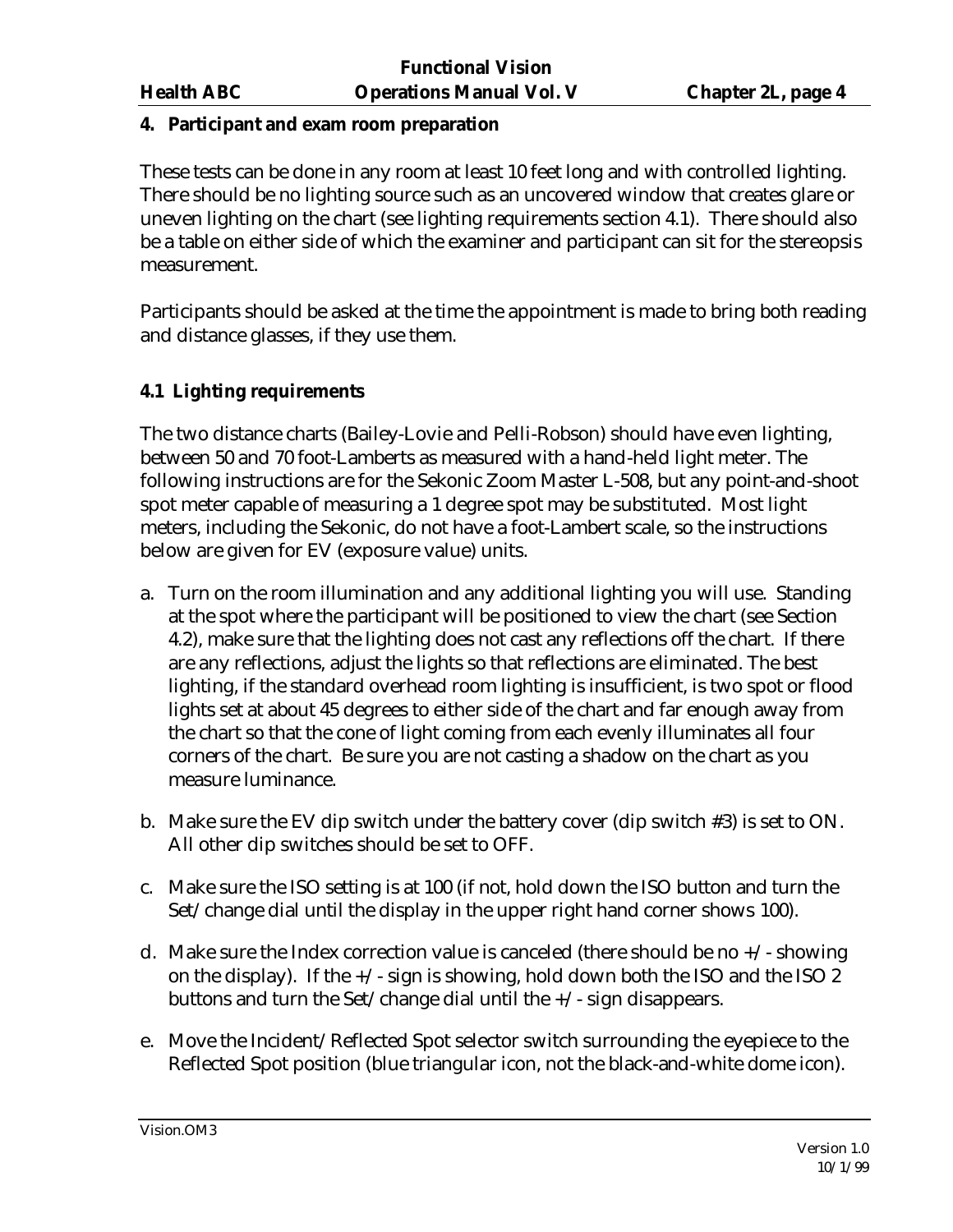- f. Turn the power on, hold down the Mode set button, and turn the Set/change dial to the EV position (the letters EV in a square should show on the display; if the letter F shows, you are in the wrong mode).
- g. Remove the lens cap and twist the zoom lens ring to full zoom (the smallest dot; when looking through the eyepiece, this gives maximum magnification). At this setting the central ring seen through the eyepiece covers 1 degree of area.
- h. Looking through the eyepiece, center the ring on a white area at the upper right hand corner of the chart. Do not point at any part of a letter. Press the measuring button (right under the eyepiece). The reading at the right side of the display (under the EV square) should be between 10.4 and 11.0. Repeat the measurement in all four corners and at the center of the chart.
- i. For consistent repeated measurements, the readings from one area of the chart to another or from one test to the next should be within 0.2 EV units and between 10.4 and 11.0 EV units. Add or adjust the lights to achieve this degree of uniformity.
- j. If your test area has significant natural light, evaluate chart luminance under a variety of naturally varying conditions to determine if additional artificial light will sometimes be needed, especially at different times of day, or if the natural lighting causes uneven or too bright illumination. Use a curtain or blind if necessary.

The combination of room and accessory lighting needed to achieve this lighting level should be noted, and the same combination should be used for every test. Once a week, these lights should be turned on and the luminance of the charts measured.

# **4.2 Set-up for distance vision tasks**

The Bailey-Lovie and Pelli-Robson charts should be propped on an easel or other support at eye level (the participant may be either sitting or standing). A piece of tape should be placed on the floor exactly 10 feet from the chart, and the participant should be seated in a chair placed on this mark, or should be asked to stand on the piece of tape. If the charts are not numbered, number them to match the letter combinations on the forms.

# **4.3 Set-up for stereopsis task**

The participant and examiner should be seated on either side of a table. The participant should be seated in a comfortable chair, preferably with arms. The chair should not be on wheels. It may be helpful to use a lightweight table that can be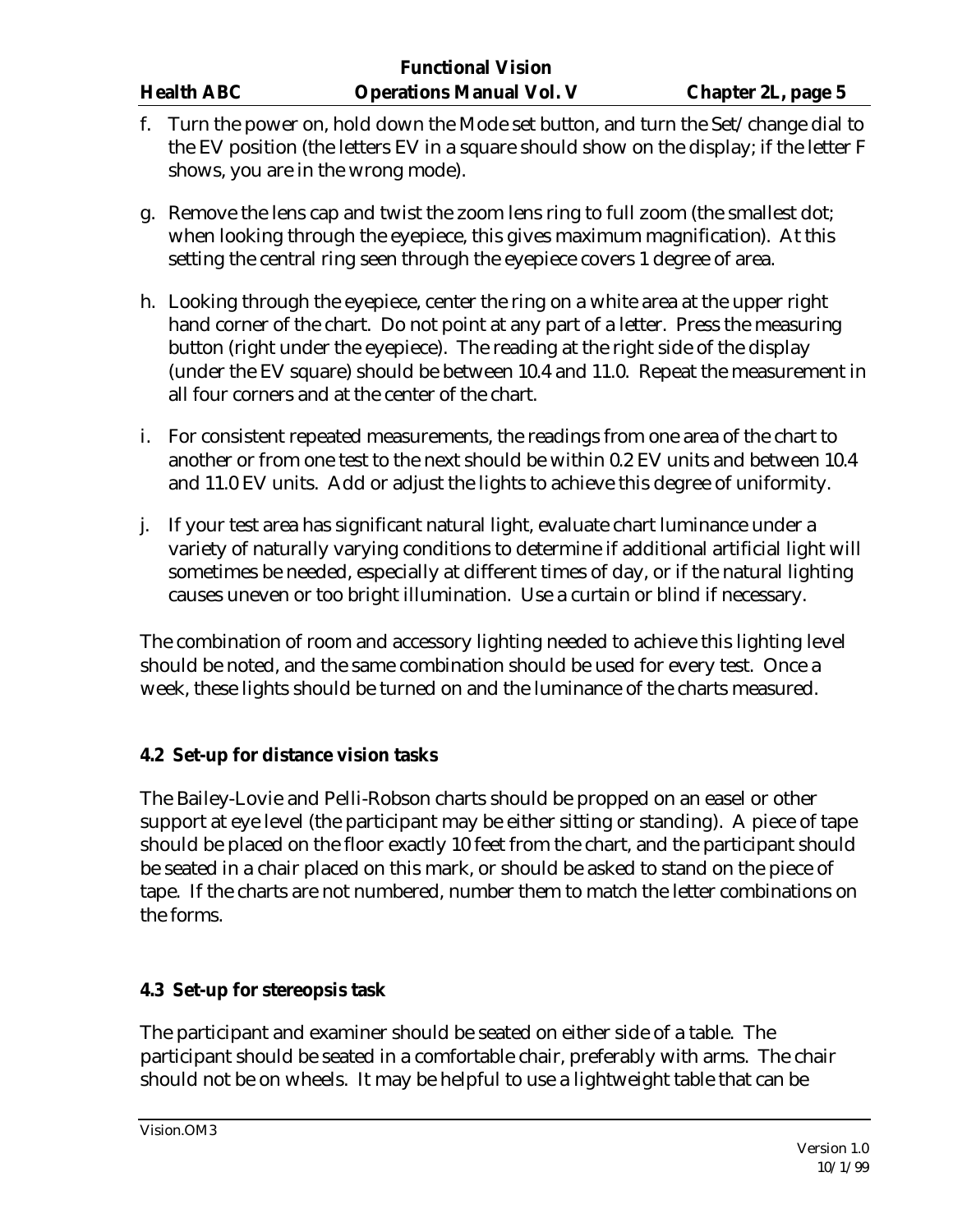moved easily toward the participant in case the participant has difficulty moving the chair. Ask the participant to move their chair as close to the table as possible and sit comfortably in a position they can maintain throughout the measurement.

The examiner may wish to sit sideways to the table so that they can easily record responses on the form and reorient the plates without being observed by the participant.

Place a white background (e.g., white cardboard) on a copy stand, and put the thickest Frisby plate on top of the white background. Move the stand to the edge of the table nearest the participant. Using a tape measure, position the plate 40 cm (16 inches) from the participant's eyes. The plate should be approximately perpendicular to the participant's line of sight. The room lighting should remain the same as for the distance vision task, but make sure that neither the examiner nor the participant casts a shadow on the test plates. If the table cannot be set up without a shadow being cast, an additional desk lamp should be used to illuminate the plates evenly.

# **5. Administration – Bailey-Lovie Chart Distance Visual Acuity Test**

There are two versions of the Bailey-Lovie chart, and there are two levels of contrast on either side of each version. Be sure the high-contrast side is showing, and record the chart version used (#1 or #2) before starting the exam.

a. Ask the participant if they normally wear a correction to see things far away:

*"Do you usually wear glasses or contact lenses to see things at a distance, like for driving or watching TV?"*

b. If they do wear glasses or contact lenses for distance vision tasks, ask them to put them on, and record the type of glasses or contact lenses they're wearing. If they did not bring them, continue testing, but record that the participant was not wearing glasses or contact lenses. If the glasses are bifocals, be sure the participant is looking through the top part of the lenses.

c. Have the participant stand or sit over the tape marking the 10-foot distance from the chart. Do not allow them to lean forward during testing.

d. Ask the participant to read the row with the double bar, using both eyes.

*"I'm going to ask you to read me the letters on that chart. Can you read the row with the double bar, using both eyes? Don't squint, and don't lean forward."*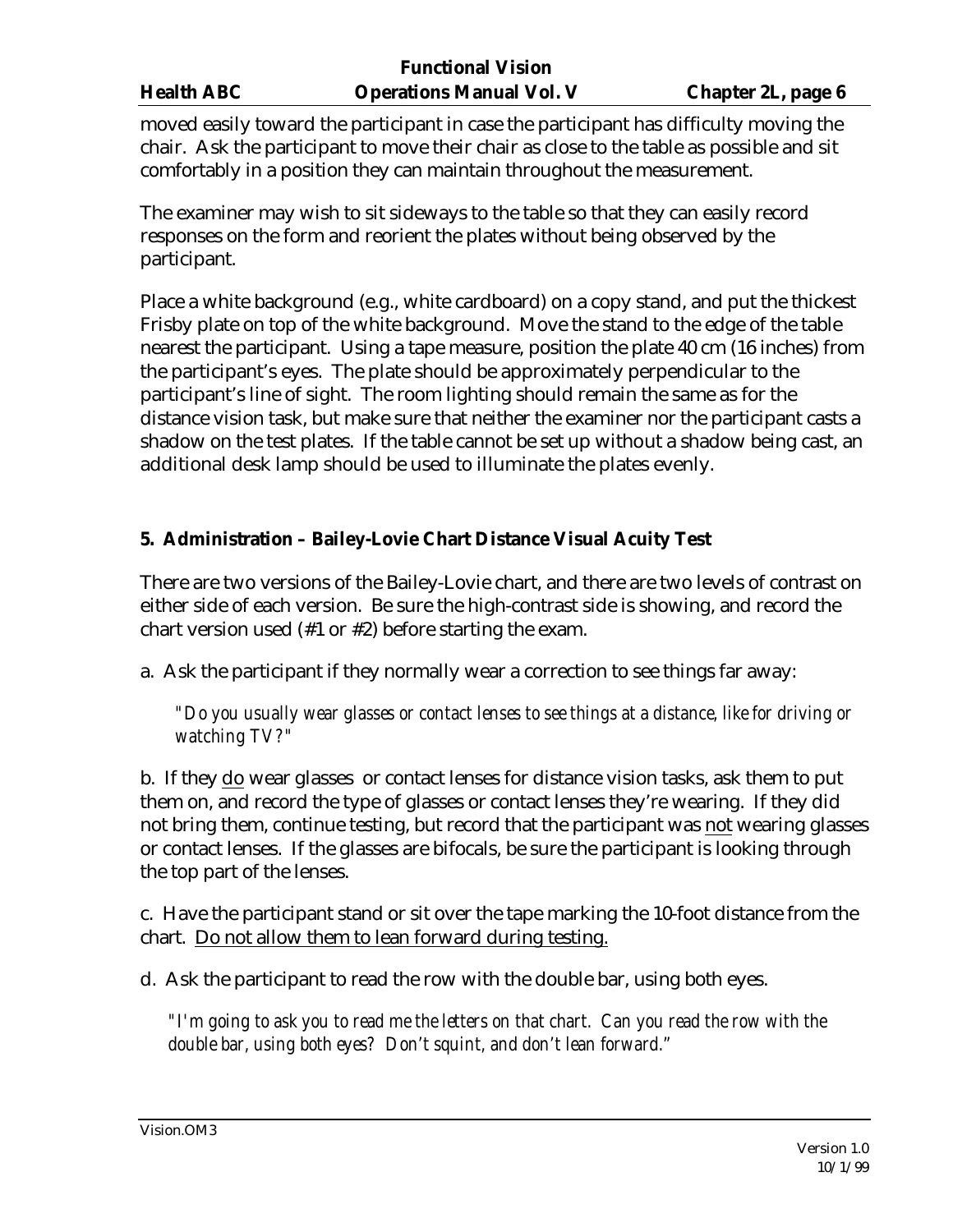The participant must get all of the letters on that row correct. If they make a mistake, have them go to the top row and begin again.

*"Let's try a larger row. Can you read me the top row?"*

e. Have the participant keep reading down the chart as far as they can, guessing if necessary, until they get three or more letters on one line wrong.

*"Now keep reading down the chart. If you are not sure about a letter, please guess."*

If the participant begins to hesitate, reiterate that it is okay to guess. Do not tell them whether they make a mistake. For particularly hesitant participants, you may provide neutral encouragement *("uh-huh, uh-huh, good.")*

*"Go ahead and guess. We need you to go as far as you can, guessing when you are not sure."*

f. When the participant gets three or more letters on one row wrong, tell them to stop after they finish the entire row.

*"Okay, that's great. Now you can stop."*

# **5.1 Record Keeping**

Be sure to record whether the participant normally wears glasses for distance and whether these glasses were worn for the test. The form (Appendix 2) shows the letters for both charts. Record the chart number, and the distance at which the test was done.

On the form, make an X through every letter incorrectly identified by the participant. Although these markings are not recorded by the data system, it is easy to lose track of the number of letters correctly read when a participant is able to read some of several consecutive lines. If the letters incorrectly read are marked, this can always be doublechecked later; if not, and a mistake is made, it cannot be corrected. Use the number correct scale on the form to determine the score. Starting with the number correct for the last line read without errors, add one for each letter correctly

read on lines below it. Record the total number of letters read correctly on the form.

# **5.2 Using non-standard distances**

If the participant is unable to read even the top line at 10 feet, you should reduce the distance between the participant and the chart. It would be helpful to have an additional tape mark on the floor at 5 feet from the chart. Be sure the tape marks are easily distinguished so that examiners don't use the wrong one by mistake.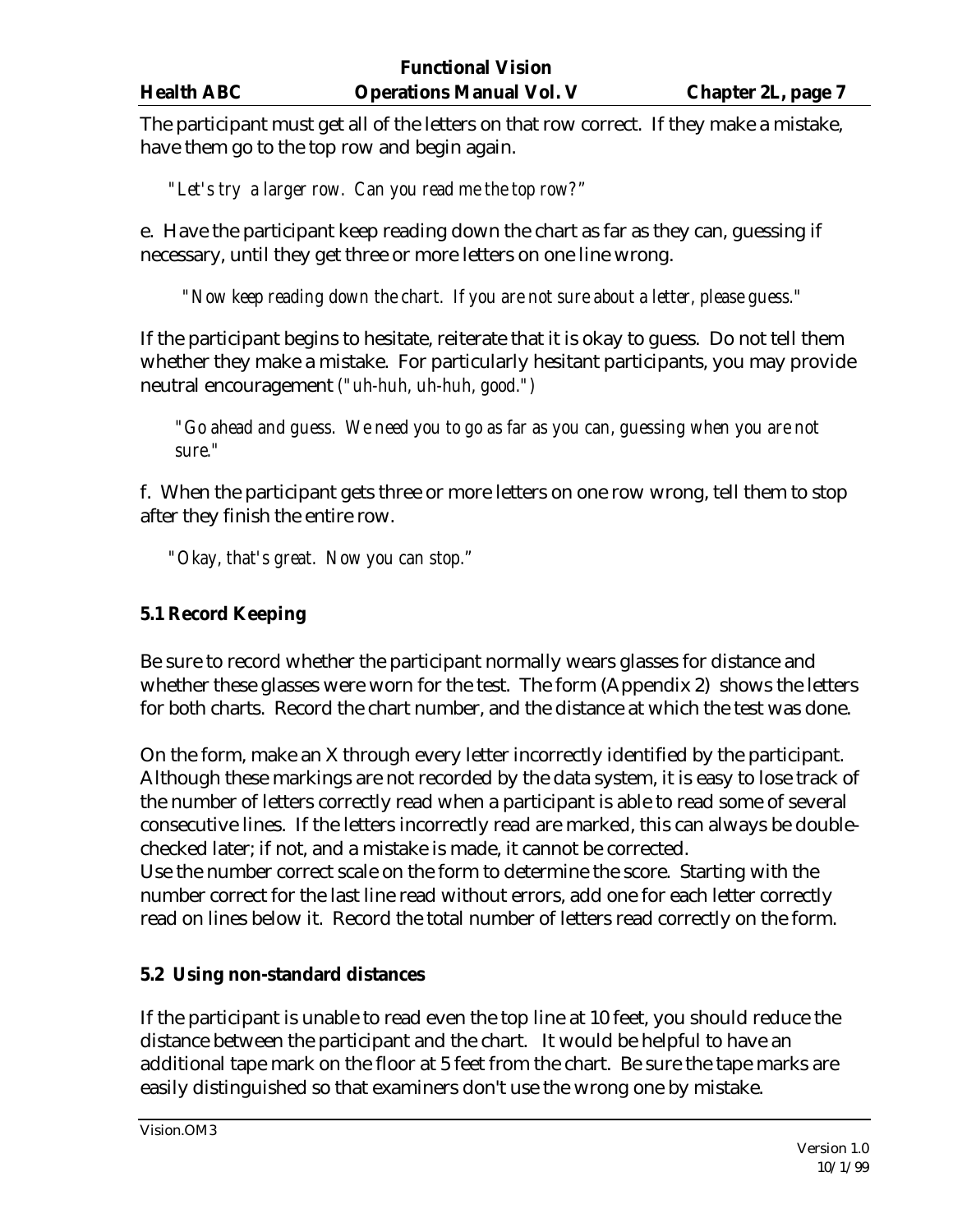|                   | <b>Functional Vision</b>        |                           |
|-------------------|---------------------------------|---------------------------|
| <b>Health ABC</b> | <b>Operations Manual Vol. V</b> | <b>Chapter 2L, page 8</b> |

Reduce the distance to 5 feet and ask the participant if they can read any of the chart. If they are still unable to read any of the lines, or can only read part of the first line, mark the box "Participant unable to read chart at 5 feet" to answer the question, "Which distance was used?" (Question #4 on page 34 of the Year 3 Clinic Visit Workbook). If they are able to read some of the chart at 5 feet, be sure to check the box corresponding to the 5-foot test distance. As before, start with the number of letters correct for the last line read without errors and add one for each letter correctly read on the lines below it.

# **5.3 Calculating the Snellen equivalent**

When calculating the more familiar Snellen acuity to report to the participant, you will have to choose the value corresponding to the distance used. To the right of the two vision charts on the form (see Appendix 2) is a table for converting number of letters correct to Snellen acuity. For each number of letters correct, there are two acuities in the table, one for the standard 10-foot testing distance, and one for the five-foot nonstandard distance. For example, if a participant read all of the 7<sup>th</sup> line correctly, three letters on the next line, and two on the line below that, then their number correct is 35+3+2, or 40. If the test was done at 10 feet, this corresponds to a Snellen acuity of 20/50, whereas if the test was done at 5 feet, this corresponds to a Snellen acuity of 20/100.

When the number of letters correct falls between two lines of the table, round up for up to two additional letters, and round down for three or four additional letters. In other words, if a participant took the exam at 10 feet and got 37 letters correct (35+2 additional letters), the correct acuity would be 20/63. If they got 38 letters correct (35+3 additional letters), the correct acuity would be 20/50.

# **6. Contrast Sensitivity (Pelli-Robson chart)**

The Pelli-Robson chart consists of two charts padded together with different letter combinations. Each line of the chart consists of two triplets of letters. The first triplet is bolder (higher contrast) than the second on the same line, and the second is bolder than the first triplet on the next line, and so on. If the participant wore glasses for the Bailey-Lovie chart, they should keep wearing them for the Pelli-Robson chart. If the distance Bailey-Lovie chart was administered at 5 feet instead of the standard 10 feet, 5 feet should also be used for the Pelli-Robson chart.

The letters on the Pelli-Robson charts can fade with time, and this can affect the actual contrast of the letters. The charts should therefore be kept covered with their protective cover at all times when they are not being used. This will also help avoid confusing the participant during the measurement of high contrast acuity.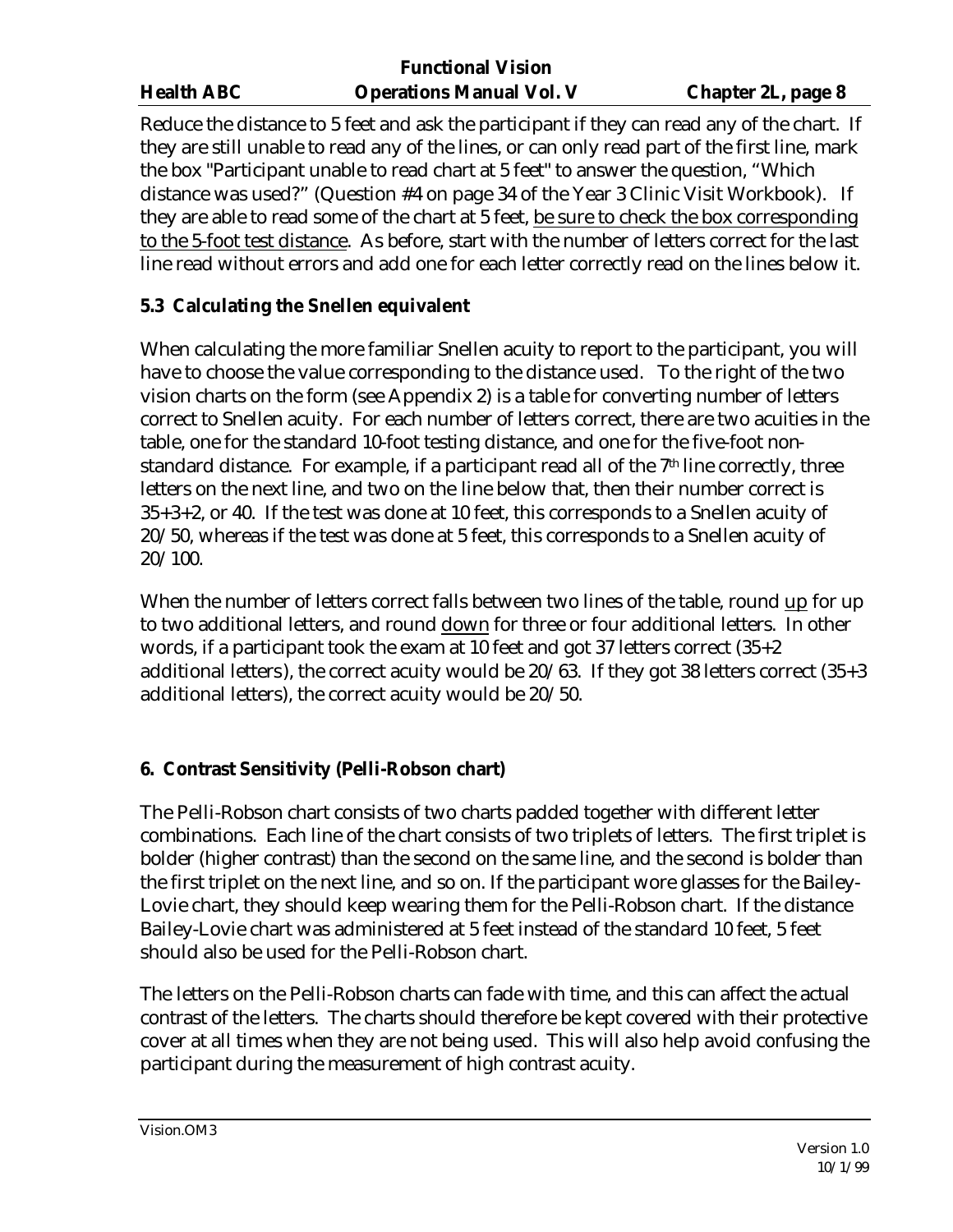a. Flip the protective cover back from the Pelli-Robson chart.

b. Explain the task to the participant.

*"Now on this chart, the letters stay the same size, but they get more and more faded as you read down the chart. Again, I want to encourage you to guess if you aren't sure of a letter, and sometimes it helps just to stare at the letter for a moment. I'd like you to start with the top line. Can you read that line?"* 

If the participant doesn't correctly read all three letters of the first triplet in the upper left hand corner or the chart correct, move the chart or participant to 5 feet and determine if they can read the first triplet at that distance.

c. Have the participant keep reading down the chart as far as they can, guessing if necessary, until they get all three letters of a triplet wrong.

*"Now keep reading down the chart. If you are not sure about a letter, please guess."*

If the participant begins to hesitate, reiterate that it is okay to guess. Do not tell them whether they make a mistake. For particularly hesitant participants, you may provide neutral encouragement *("uh-huh, uh-huh, good.")*

*"Go ahead and guess. We need you to go as far as you can, guessing when you are not sure. Do not lean forward. Keep looking--sometimes the letter appears even though it is invisible when you first look at it."*

d. When the participant gets all three letters of a triplet wrong, tell them to stop.

*"Okay, that's great. Now you can stop."*

# **6.1 Record Keeping**

Be sure to record whether the participant wore glasses for the test. The form (Appendix 3) shows the letters for both charts. Record the chart number, and then record the letters correctly guessed.

On the form, make an X through every letter incorrectly identified by the participant. Starting with the letter count on the last line read without errors, add one for each letter correctly read on lines below it. Record the total number of letters read correctly.

# **7. Frisby Stereo Test**

Vision.OM3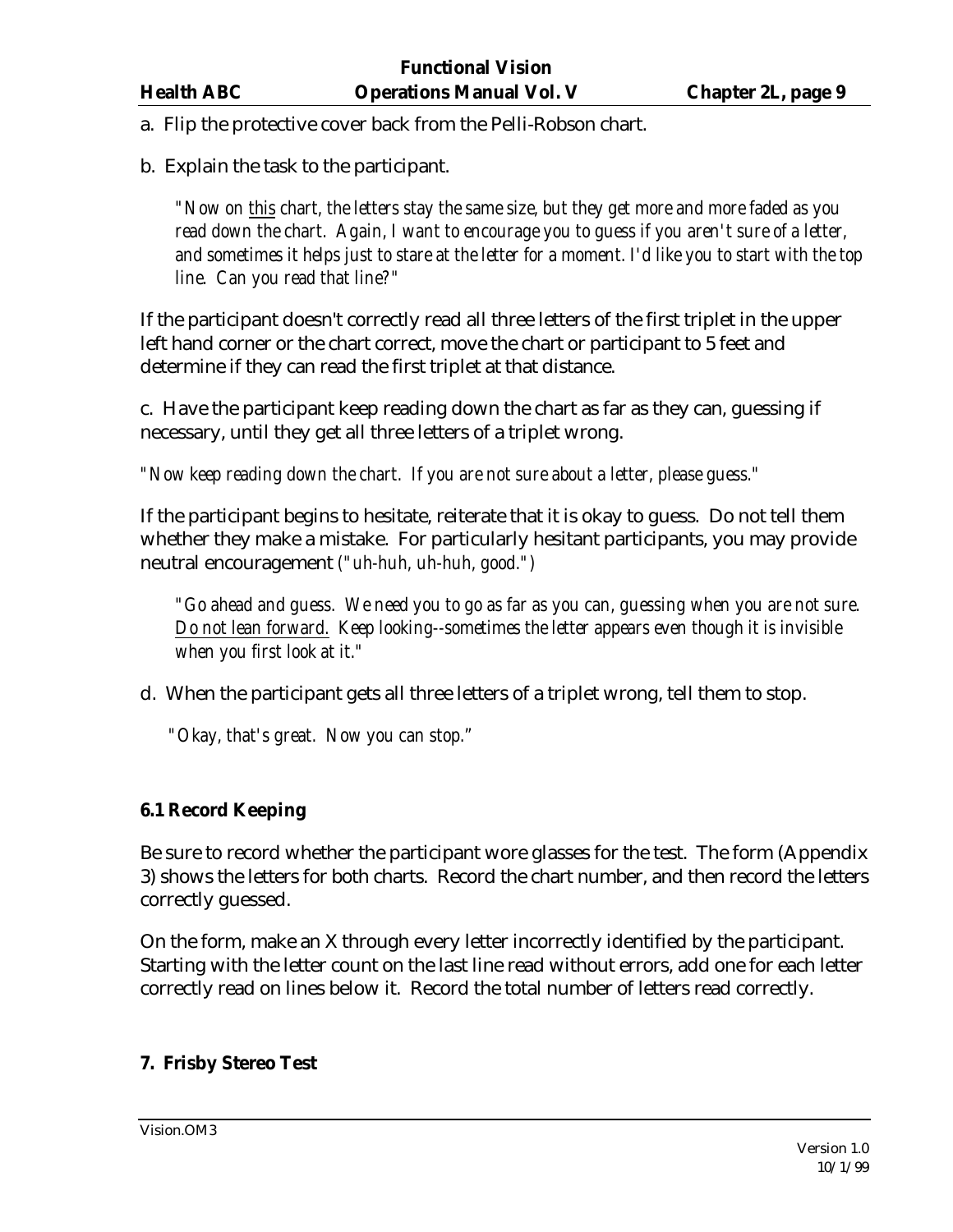The Frisby Stereo Test consists of three transparent plates with patterned squares printed on the back surface. One square has a depth cue: there is a central circular area where the pattern is printed on the front of the plate, rather than the back, so that this circular area appears closer than the rest of the square. The participant's task is to identify which square has the depth cue. Ordinarily, this requires binocular vision, or the use of both eyes. However, if a participant has only monocular vision (good vision in one eye), they can still detect the depth cue if they move their head. The patterned area on the two sides of the plate appear to move at different speeds (try it!). Since this is a test of binocular vision, not monocular vision, we want to avoid letting them use this kind of monocular clue during the actual testing. For this reason, it is very important that the examiner watch to be sure the participant does **not** move their head during testing.

To aid examiners with poor depth perception, there are corner studs on all four corners of the plate, and the one in the corner with the depth cue is flattened on the front surface. Be careful that you don't always hold the plate by that corner and thereby give the participant an unconscious clue about where the depth cue is.

There are three test plates of different thickness. The thinner the plate, the finer the depth perception (stereo acuity) needed to see the target. After explaining the task using the thickest plate, we will start testing with the middle thickness plate, and test only that plate and the next larger or smaller, depending on whether the participant can see the depth cue on the middle plate.

# **7.1 Setting up**

a. Open the box and remove the three plates. Place each plate used on the copy stand set up as described in Section 4.3.

b. Make sure there is adequate lighting (good overhead lighting or a desk lamp) and no shadows are being cast on the plates.

c. Seat the participant such that their eyes are 40 cm (16 inches) from the stand. If the participant complains that the patterns are fuzzy at this distance and it seems to be interfering with their ability to identify the depth cue, ask them to adjust the stand towards or away from them until the pattern is clearest. Measure the new distance (in cm) from the plate to the participant's eyes. Record this non-standard distance on the exam form. (Answer "Yes" to the Question #3, "Was a non-standard distance [other than 40 cm] used?" and write the distance used in centimeters [page 37 in the Year 3 Clinic Visit Workbook].)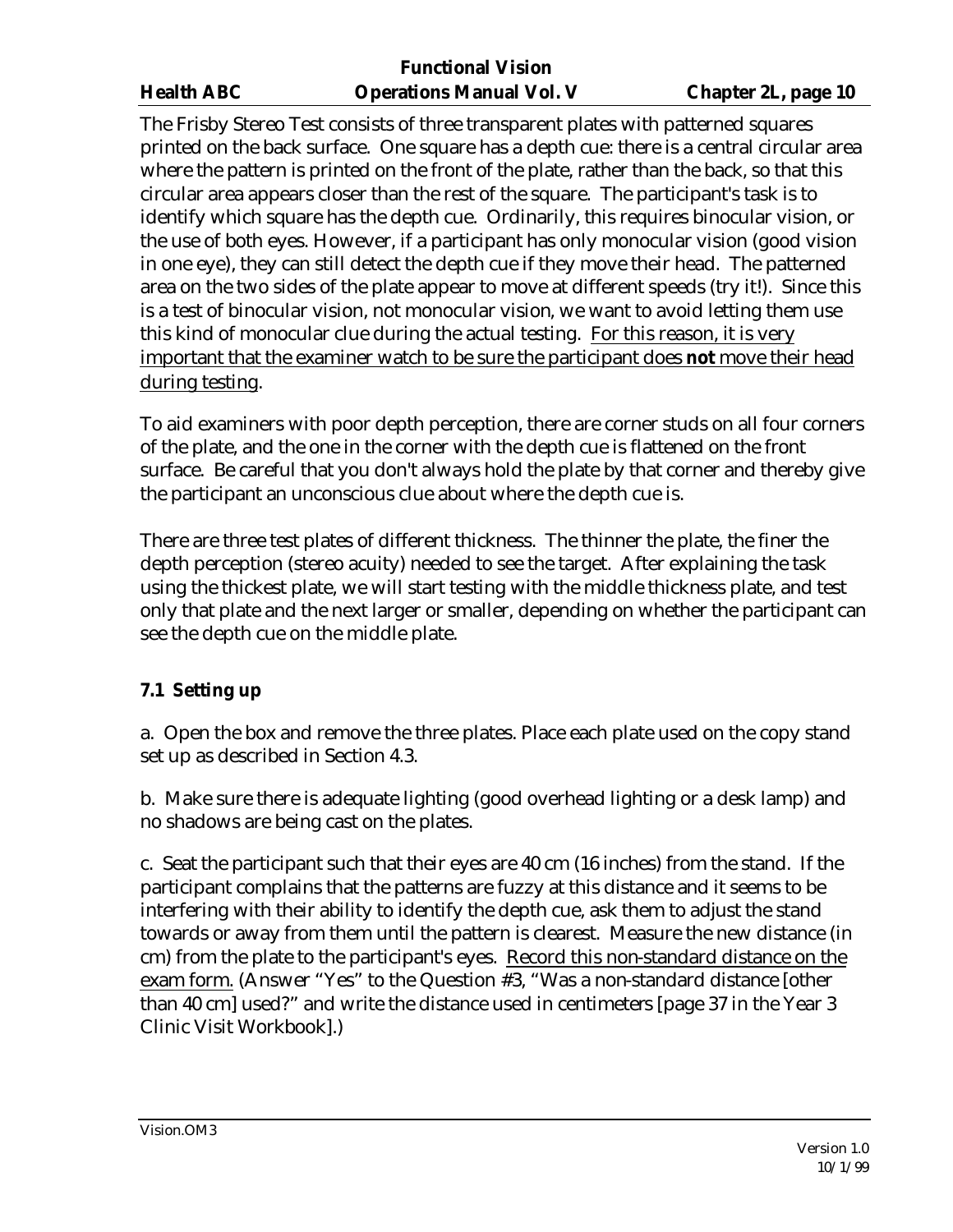d. Ask the participant whether they normally wear glasses to read. Make sure the participant is wearing their reading glasses or, if wearing bifocals, is looking through the lower part. Record whether the participant was wearing glasses. If a participant reports that they wear monovision contact lenses, or one eye is corrected for reading and one for distance, record this under "monovision correction." This is not very common, but can adversely affect depth perception. If they have a pair of glasses that corrects both eyes for reading, it is preferable that they use those.

e. Place the thickest plate on the white background on the copy stand. Tell the participant

*"This is a test of depth perception. One of the squares has a circular area of pattern standing out in front of it. Can you see which one it is?"* 

If the participant points to or tells you the location of the circle without hesitation, begin testing (see Section 7.2).

f. If the participant says, 'I don't know' or 'I can't see it,' ask them to guess. If they guess wrong, try rotating the plate about 10 degrees or so relative to the participant's line of sight (i.e., one edge closer, then farther away). This will give them monocular cues and allow them to see the circle even if they do not have good binocular vision. Once they understand what they are supposed to see, remove the plate from view (e.g., hold it under the table or behind your back) and move the depth cue to a different position. Show them the plate again, this time without rotating the plate, and ask them to point to the circle that stands out. If the participant points to or tells you the location of the circle without hesitation, begin testing (see below).

If the participant still says they can't see it, ask them to guess. Continue with the testing procedure outlined below, but use the thickest plate first and continue with the thinner plates as needed until they fail a plate.

# **7.2 Testing procedure**

Unless the participant has trouble during the demonstration, the middle thickness plate will be tested first, followed by the thickest or thinnest, depending on whether they fail or pass the middle thickness plate. If the participant was hesitant throughout the demonstration, start with the thickest plate. If they fail the thickest plate, you are done. If they pass it, go on to the middle thickness plate and then the thinnest plate, if necessary. The instructions below are for a participant who had no trouble with the demonstration.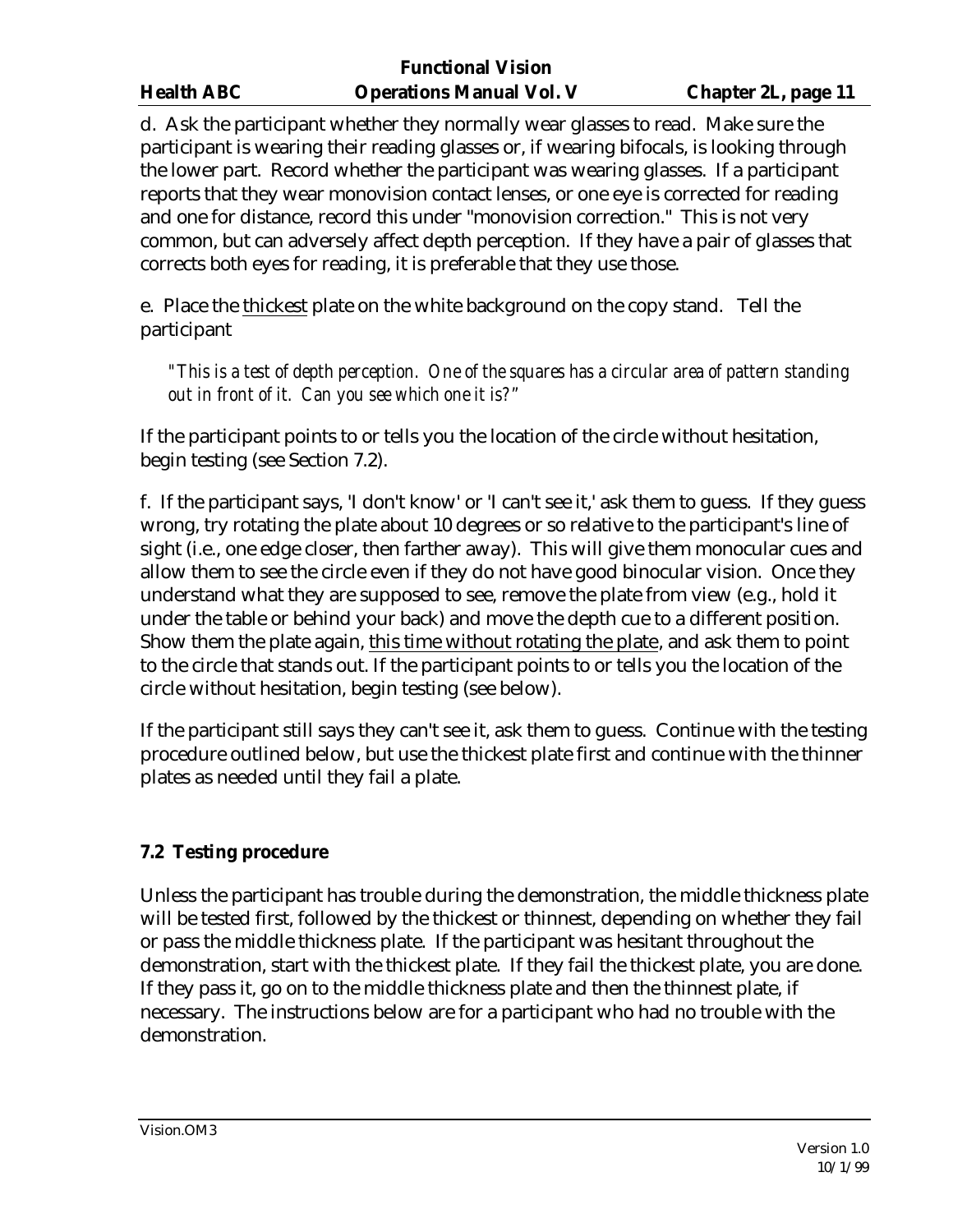a. Test with the middle thickness plate first and make sure the circle in depth is facing the participant (so the flattened surface of the corner peg in the corner with the circle is toward the participant).

b. Present the first plate. Ask the participant

*"Which square has the circle?"*

c. After each response, record on the score sheet whether the participant correctly reported the location. Do not let the participant know whether they are correct. If the examiner cannot see the correct location, feel the raised dots discreetly. The peg in the correct corner is flat on the top.

d. Remove the plate from view and rotate it so that the circle is in a different position (sometimes you may choose to leave it in the same position). Do NOT turn the plate over so that the circle is on the back.

e. Present the plate again, and, ask

*"Where is the circle now?"*

f. Record whether the participant correctly reported the location.

g. Turn the plate again, present it, and, ask

*"Where is the different one now?"*

h. Record whether the participant correctly reported the location by checking the "correct" or "incorrect" box.

i. If the participant responds correctly on the first 3 presentations in a row, check the "pass" box at the bottom of the column and continue testing with the thinnest plate (Plate 3). If any of the responses are wrong, continue until you have presented the plate 6 times. Record the plate as passed if the participant got at least 5 of the 6 presentations correct, otherwise record it as failed.

j. If the participant passes the plate, check the "pass" box and then test them with the thinnest plate, using the same procedure.

k. If the participant fails the plate, check the "fail" box, and then test them with the thickest plate (Plate 1), using the same procedure.

# **7.3 Record keeping**

Vision.OM3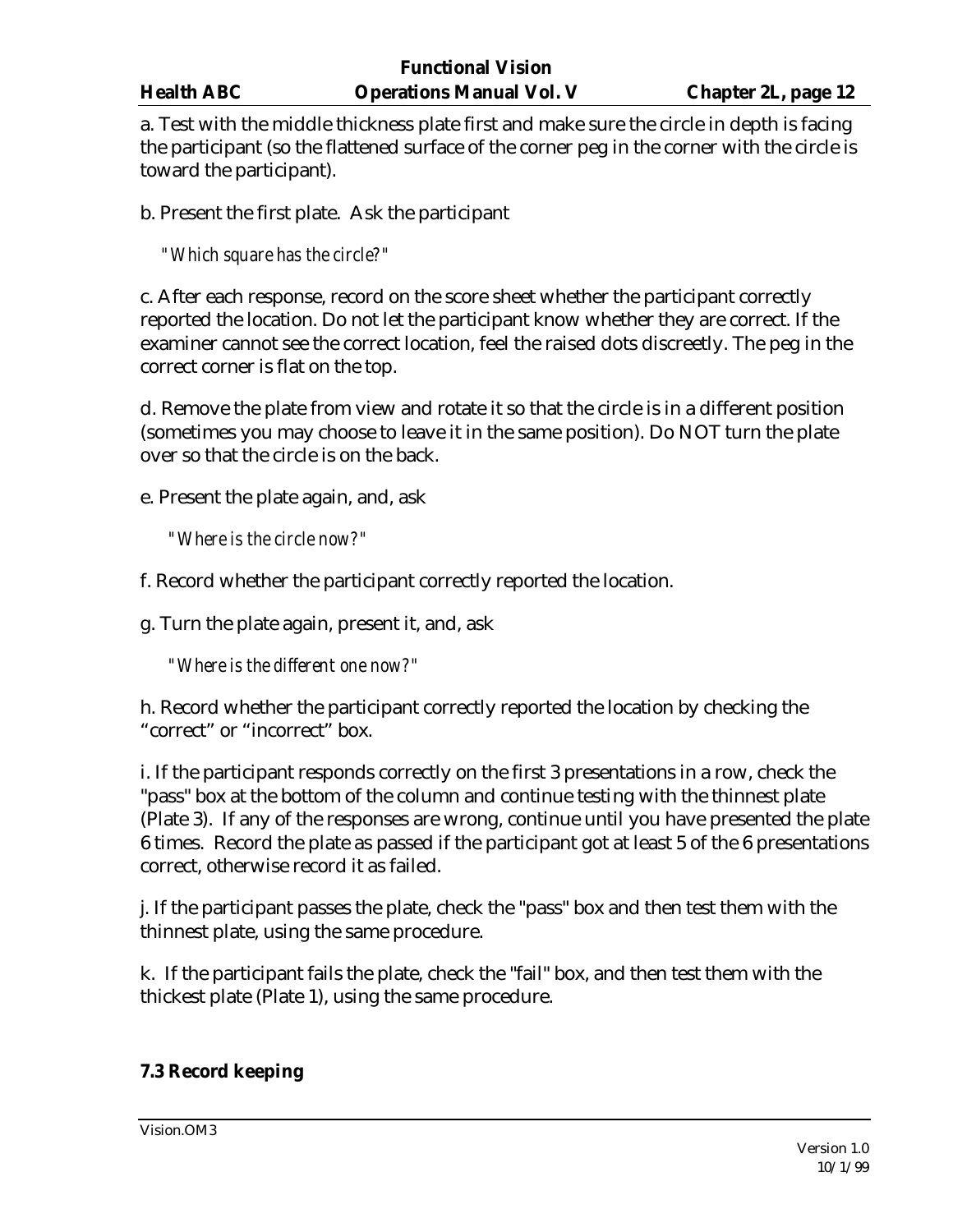Be sure to ask the participant whether they normally wear glasses to read (almost everyone in this age group does). Record this on the form (Appendix 4), and also record whether they were wearing their reading glasses or bifocals during the test.

Each presentation of the stereopsis test will be graded correct or incorrect, depending on whether the participant correctly guessed the corner with the depth cue. There is a line on the form for each presentation of each plate. At the bottom of each column corresponding to a plate, there is a Pass/Fail score at the bottom of the column for each plate thickness. If a plate was not tested (e.g., because the participant failed the next thicker plate or passed the next thinner plate) check "did not test."

### **8. Procedures for performing the measurement at home**

All of these tests can be administered in the participant's home. The Bailey-Lovie chart and Pelli-Robson chart can be propped on a chair or table and the lighting measured with the light meter. Add supplemental lighting if necessary (see Section 4.1). Then measure 10 feet from the charts and place a chair for the participant to sit on. If there is no place in the participant's home where the charts can be placed 10 feet from the participant, you may reduce the distance as noted in section 5.2 above. Be sure to record that the 5-foot distance was used and use the right column to determine VAR.

To administer the Frisby Stereo Test in the home, set it up on a table with the examiner on one side and the participant on the other. Make sure the lighting is adequate (see Section 7.1) and administer the test as described in Section 7.2.

#### **9. Alert Values/Follow-up/Reporting to Participants**

We have prepared a sheet that includes the participant's results and explains each test to the participant (Appendix 5). Give this sheet to the participant and tell them what their distance visual acuity was (convert the Letter Count to the Snellen equivalent using the conversion shown on the exam form and described in section 5.3 above). Remind them that this is for both eyes together and depends on their glasses correction being accurate. Tell them that their contrast sensitivity and depth perception were normal or "a little less than we'd like to see," depending on how their results compare to the alert values below.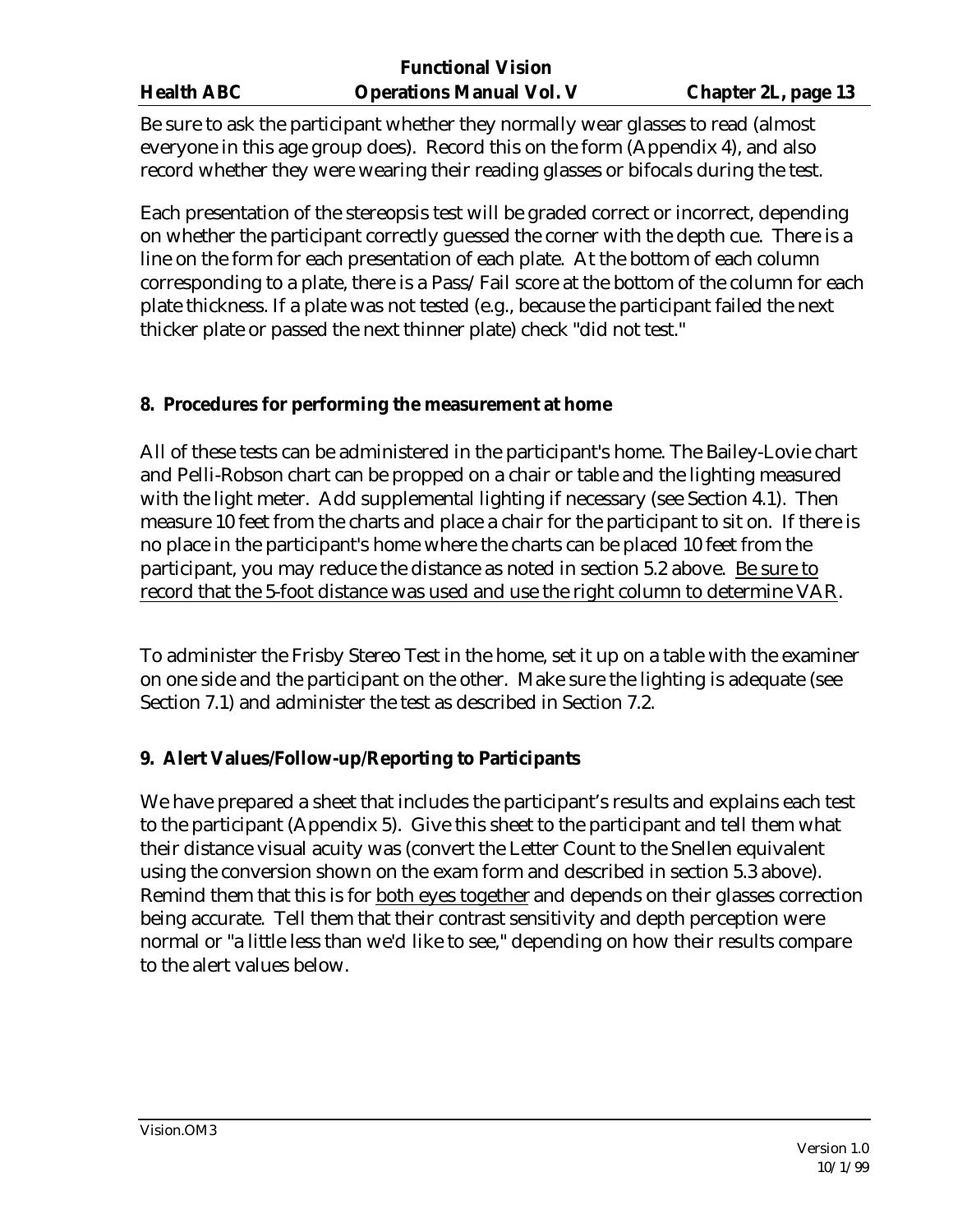|                   | <b>Functional Vision</b>        |                            |
|-------------------|---------------------------------|----------------------------|
| <b>Health ABC</b> | <b>Operations Manual Vol. V</b> | <b>Chapter 2L, page 14</b> |

If the participant has stated that they drive (see Question #62 of the Year 3 Questionnaire, page 27), and their Snellen equivalent is more than one line below  $20/40$ , tell them that they would not be able to pass their driver's test in most states<sup>1</sup> with their current glasses, and suggest that they may wish to go to their eye care provider to have their glasses checked. Remind them that it is a good idea for them to have a complete eye exam every year, since the incidence of glaucoma and other eye diseases increases in their age group. Be sure they understand that the Health ABC exam is not a substitute for a complete eye exam.

The alert values below are guidelines for when to suggest that the participant make an appointment with their eye care provider for a complete eye exam.

| <b>Test</b>                                         | <b>Normal Value</b>                           | <b>Alert Value</b>    |
|-----------------------------------------------------|-----------------------------------------------|-----------------------|
| High-contrast acuity<br>(Bailey-Lovie chart)        | 20/40 (45 letters)                            | 20/50 (40 letters)    |
| <b>Contrast sensitivity</b><br>(Pelli-Robson chart) | 1.55 (34 letters)                             | $< 1.30$ (29 letters) |
| Stereopsis<br>(Frisby Stereo Test)                  | 85 seconds of stereopsis<br>(Plate #3 passed) | <b>None</b>           |

 $\overline{a}$ 

<sup>1</sup> Pennsylvania's cutoff is 20/70; Tennessee's, like most states, is 20/40.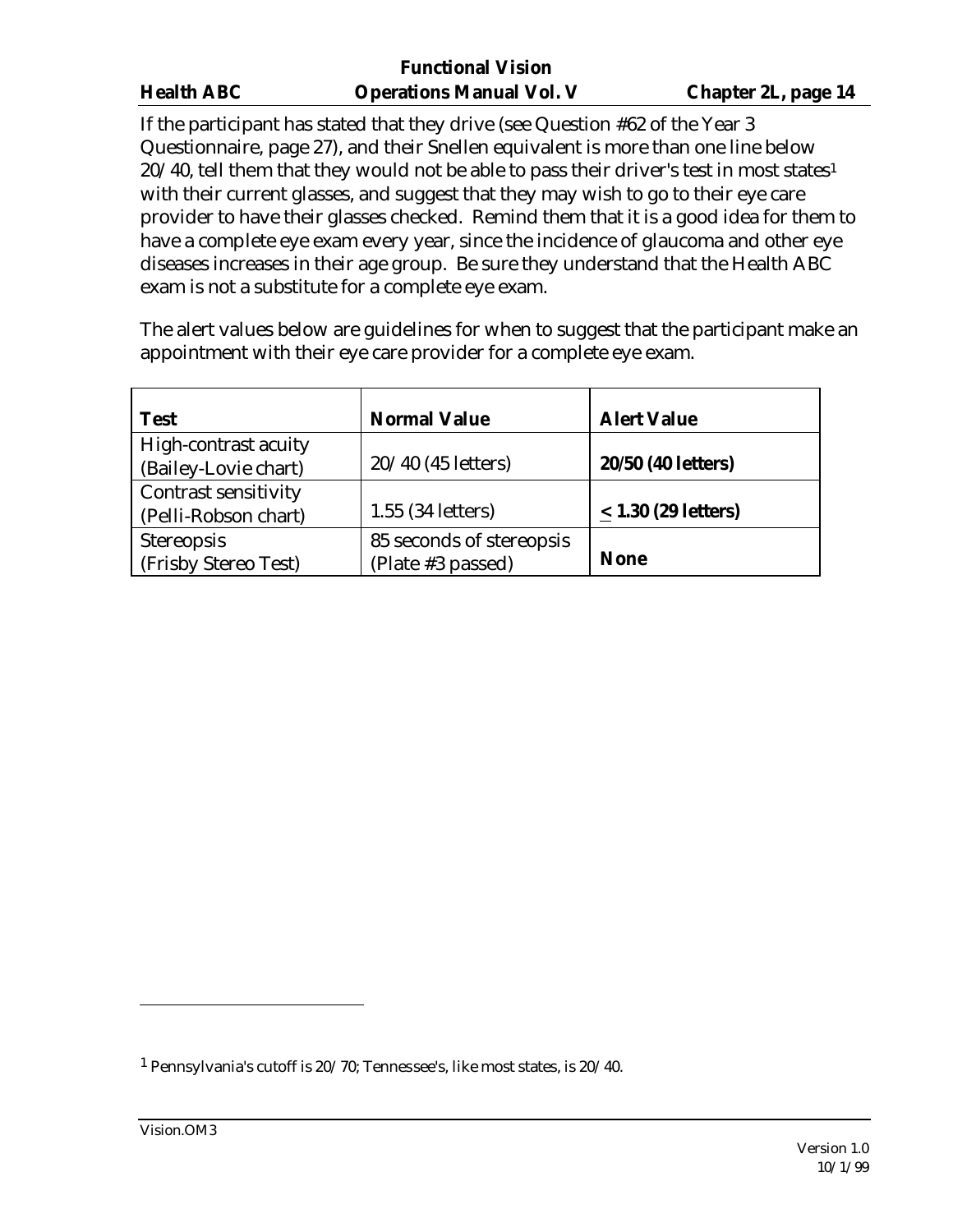#### **10. Quality Assurance**

### **10.1 Training and Certification**

No experience is required. Examiners must follow the training procedures for each measurement and be certified for each measurement. Training should include:

- Read and study manual
- Attend Health ABC training session on techniques (or observe administration by experienced examiner)
- Practice on volunteers
- Discuss problems and questions with local expert or QC officer

### **10.2 Certification Requirements**

- Completes training requirements
- Knows how to set up and record the exam if the participant can't read the top line at 10 feet
- Conducts exam on two participants while being observed by QC officer using QC checklist
- Demonstrates ability to check lighting of distance charts

#### **Bailey-Lovie chart**

- $\Box$  Sets up participant and chart the correct distance from each other
- $\Box$  Turns on correct lighting
- $\Box$  Records chart number on the exam form
- $\Box$  Asks participant if they wear glasses or contact lenses for distance tasks and asks them to put glasses or contact lenses on, if applicable
- $\Box$  Records glasses or contact lens use on form
- $\Box$  Explains test correctly and follows script.
- $\Box$  Makes sure participant gets all letters of first line correct, or else asks participant to start with the top line
- $\Box$  Encourages participant to guess
- $\Box$  Stops participant when three or more letters missed on one line
- $\Box$  Correctly records missed letters on form (X through incorrect letters)
- $\Box$  Correctly records number of letters correct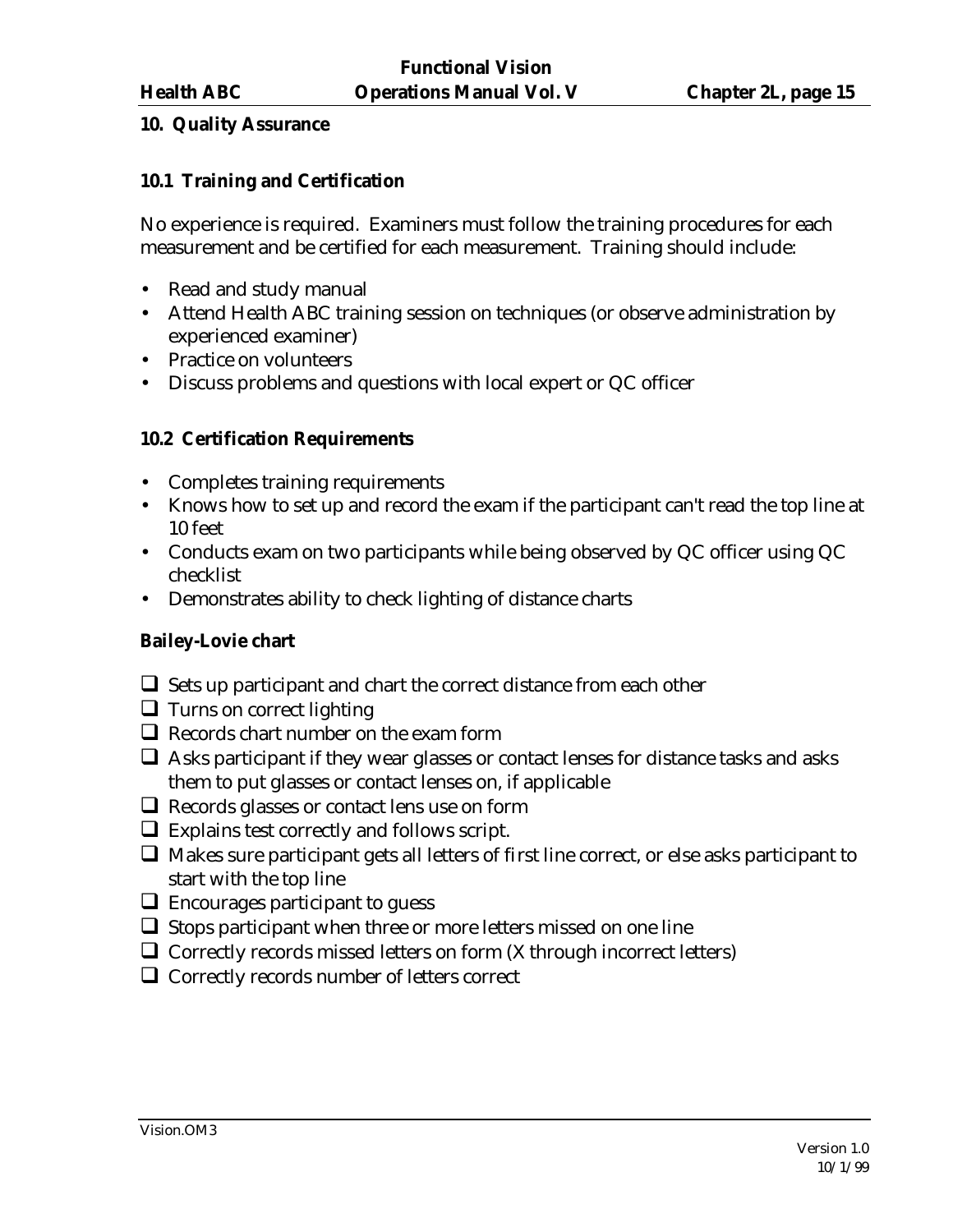### **Pelli-Robson chart**

- $\Box$  Records glasses or contact lens use on form
- $\Box$  Explains test correctly and follows script
- $\Box$  Makes sure participant gets all letters of first triplet correct
- $\Box$  Encourages participant to guess
- $\Box$  Stops participant when all three letters of a triplet missed
- $\Box$  Correctly calculates the number of letters correct
- $\Box$  Re-covers chart after use

# **Frisby Stereo Test**

- $\Box$  Sets up participant and stand the correct distance from each other
- $\Box$  Turns on correct lighting
- $\Box$  Asks participant if they wear glasses to read and asks them to put glasses on, if applicable
- $\Box$  Records glasses or contact lens use on form
- $\Box$  Explains test correctly, using thickest plate, and follows script
- $\Box$  Starts testing with middle thickness plate, unless participant was unable to correctly indicate the depth cue during the demonstration
- $\Box$  Makes sure participant keeps their head still
- $\Box$  Avoids predictable orientation changes or other clues (e.g., holding finger on the flattened corner post)
- $\Box$  Encourages participant to guess
- $\Box$  Stops participant when first three presentations are correctly guessed, or presents a total of six orientations of the first plate
- $\Box$  Correctly records correct and incorrect trials on form
- $\Box$  Correctly scores plate as pass/fail (3/3 or at least 5/6 correct is pass, all others are fail)
- $\Box$  Moves on to the correct second test plate (thickest if the first plate is failed, thinnest if the first plate is passed)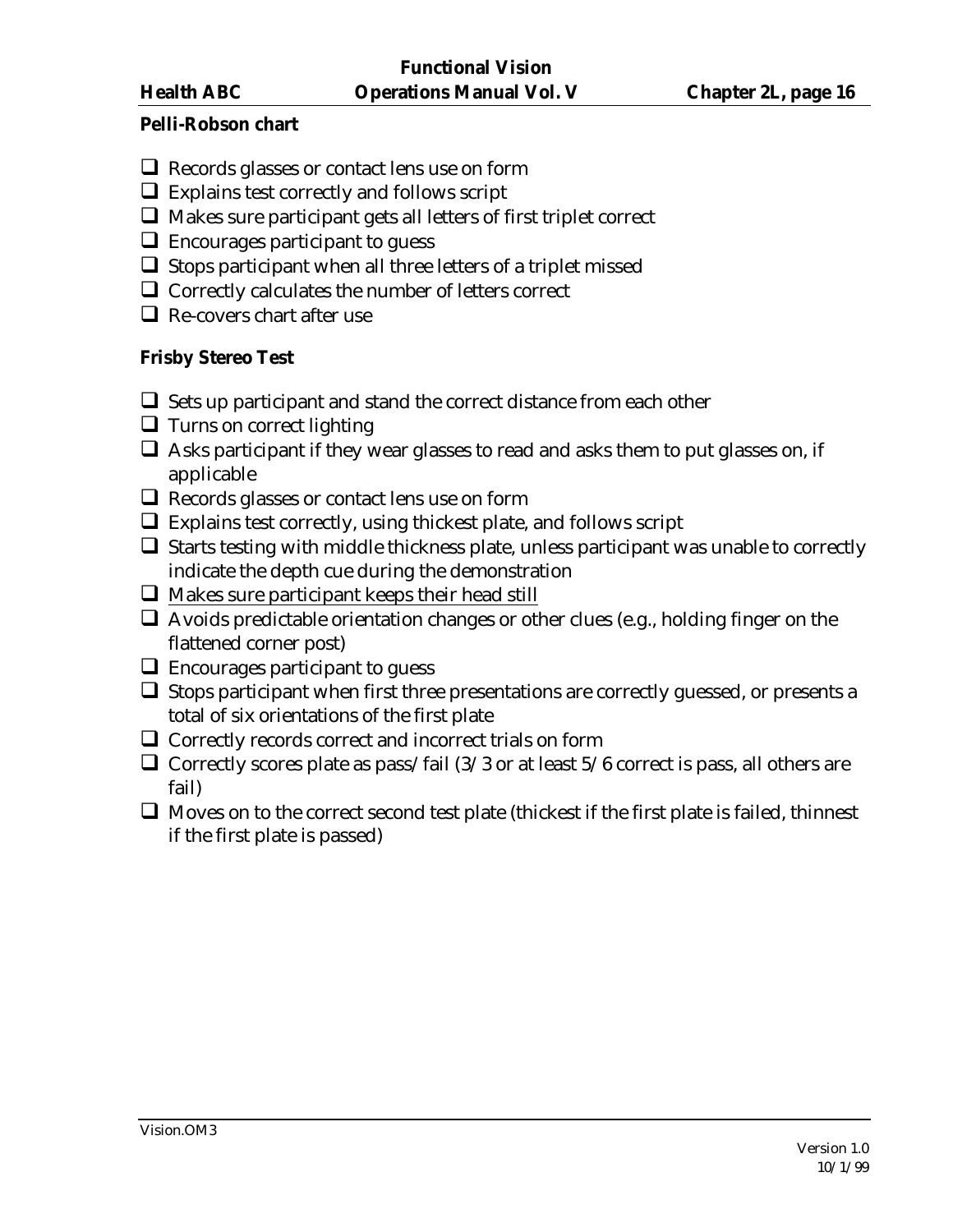#### **11. References**

- 1. Cummings SR, Nevitt MC, Browner WS, et al. (1995). Risk factors for hip fracture in white women. NEJM 332:767-773.
- 2. Felson DT, Anderson JJ, Hannan MT, et al. (1989). Impaired vision and hip fracture. The Framingham study. J. Am. Geriatr. Soc. 37:495-500.
- 3. Grisso JA, Kelsey JL, Strom BL, et al. (1991). Risk factors for falls as a cause of hip fracture in women. NEJM 324:1326-1331.
- 4. Havlik RJ (1986). Aging in the eighties, impaired senses for sound and light in persons age 65 years and over. Preliminary data from the Supplement on Aging to the National Health Interview Survey: United States, January-June 1984. Advance data from Vital and Health Statistics, Hyattsville, Md: US Dept. of Health and Human Services. DHHS Pub No. (PHS) 86-1250.
- 5. Klein R, Klein BEK, and Moss SE (1995). Age-related eye disease and survival. The Beaver Dam eye study. Arch. Ophthalmol. 113:333-339.
- 6. LaForge RG, Spector WD, and Steinberg J (1992). The relationship of vision and hearing impairment to one-year mortality and functional decline. J. Aging Health 4:126-148.
- 7. Mor V, Murphy J, Masterson-Allen S, et al. (1989). Risk of functional decline among well elders. J. Clin. Epidemiol. 42:895-904.
- 8. Nevitt MC, Cummings SR, Kidd S, and Black D (1989) Risk factors for recurrent nonsyncopal falls: a prospective study.
- 9. Rubin GS, Bandeen-Roche K, Prasada-Rao P, and Fried LP (1994). Visual impairment and disability in older adults. Optom. and Vis. Sci. 71(12):750-760.
- 10. Verbrugge LM, Lepkowski JM, and Imanaka Y (1989). Comorbidity and its impact on disability. Milbank Q. 67:450-484.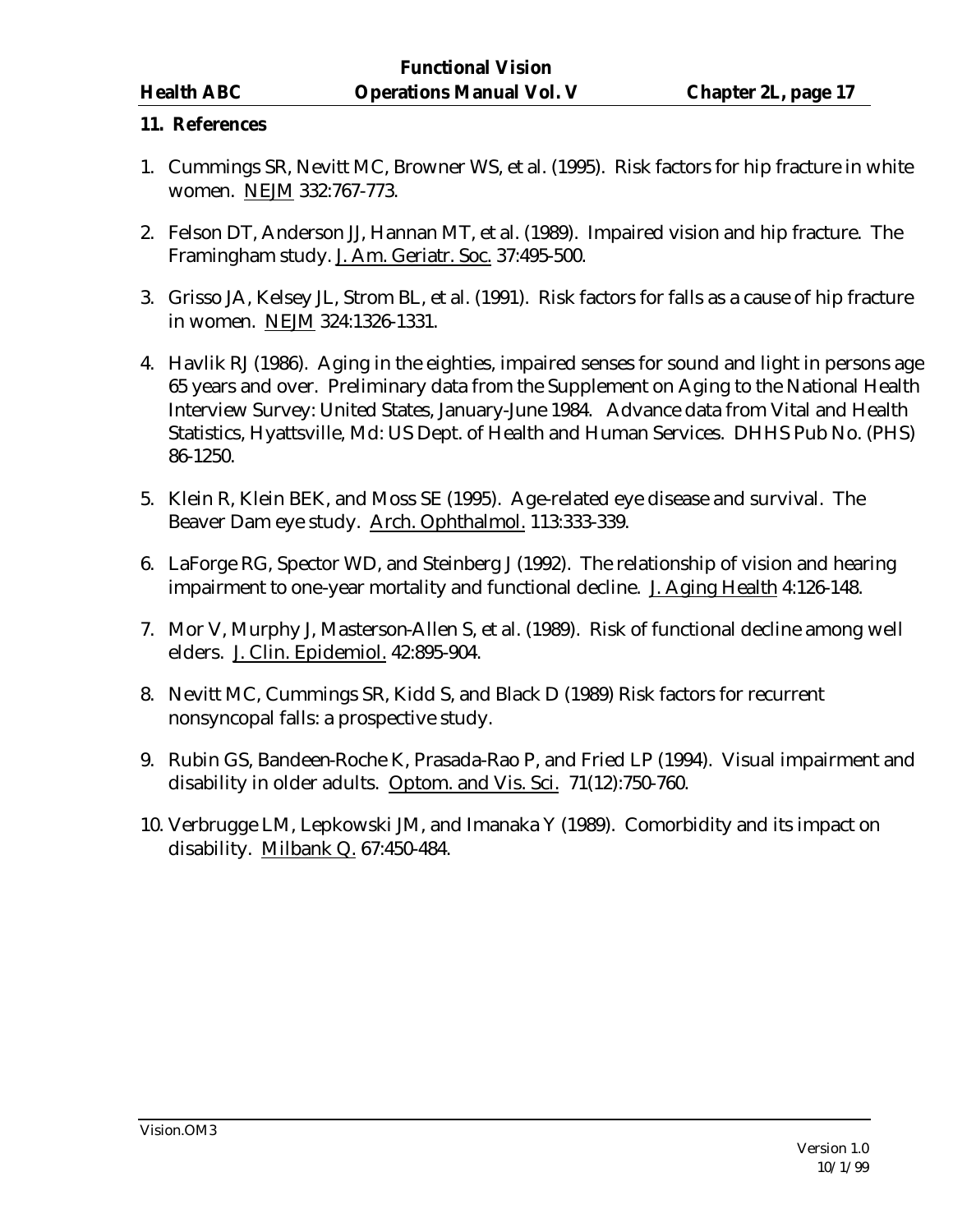# **Appendix 1 Functional Vision**

| Health                                                                                                                                                                                                                                                                                    | HABC Enrolment ID #<br>Staff ID #<br>Acrostic                                                            |
|-------------------------------------------------------------------------------------------------------------------------------------------------------------------------------------------------------------------------------------------------------------------------------------------|----------------------------------------------------------------------------------------------------------|
| <b>FUNCTIONAL VISION</b>                                                                                                                                                                                                                                                                  |                                                                                                          |
| If less than 5 words are correct the letter literacy test is required.)<br>∩Yes<br>∩No                                                                                                                                                                                                    | Is the letter literacy test required? (Examiner Note: Refer to page #21 "Total number of words correct." |
| Examiner Note: Administer the letter literacy test. Show participant letter literacy card.<br>(REQUIRED - Show Card F) Be sure they are wearing their reading glasses, if needed.<br>Script: "Can you see these letters (point to card). Read me the letters one by one across the line." |                                                                                                          |
| <b>ABOSE</b>                                                                                                                                                                                                                                                                              | RTHUP<br><b>IVZJQ</b>                                                                                    |
| Letter literacy test score:                                                                                                                                                                                                                                                               |                                                                                                          |
| $\bigcirc$ Participant refused<br><b>a.</b> Number of correct letters:                                                                                                                                                                                                                    |                                                                                                          |
| <b>b.</b> Were 10 or more letters read correctly?                                                                                                                                                                                                                                         |                                                                                                          |
| つ Yes<br>() No                                                                                                                                                                                                                                                                            |                                                                                                          |
|                                                                                                                                                                                                                                                                                           |                                                                                                          |
| Administer all<br>functional vision tests.                                                                                                                                                                                                                                                | Do not administer the Bailey-Lovie or Pelli-Robson exam.                                                 |
|                                                                                                                                                                                                                                                                                           | Do administer the Frisby stereo test (page 36).                                                          |
|                                                                                                                                                                                                                                                                                           |                                                                                                          |
| Bailey-Lovie Distance Visual Acuity                                                                                                                                                                                                                                                       |                                                                                                          |
| Does the participant usually wear glasses or contact lenses for distance tasks?                                                                                                                                                                                                           |                                                                                                          |
| $\bigcap$ Yes<br>∩No                                                                                                                                                                                                                                                                      |                                                                                                          |
|                                                                                                                                                                                                                                                                                           |                                                                                                          |
| Is the participant wearing glasses or contact lenses for the Bailey-Lovie test?<br>◯ Yes<br>∩№                                                                                                                                                                                            |                                                                                                          |
|                                                                                                                                                                                                                                                                                           |                                                                                                          |
| What is the participant wearing - glasses or contact lenses?                                                                                                                                                                                                                              |                                                                                                          |
| ∩ Glasses<br>◯ Contact lenses                                                                                                                                                                                                                                                             |                                                                                                          |
| What type of glasses?<br>What type of contact lenses?                                                                                                                                                                                                                                     |                                                                                                          |
| ◯ Distance<br>◯ Distance                                                                                                                                                                                                                                                                  |                                                                                                          |
| ◯ Bifocal<br>◯ Bifocal                                                                                                                                                                                                                                                                    |                                                                                                          |
| ◯ Monovision<br>◯ No-line bifocal                                                                                                                                                                                                                                                         |                                                                                                          |
|                                                                                                                                                                                                                                                                                           | (one eye corrected for<br>near, one for distance)                                                        |
|                                                                                                                                                                                                                                                                                           |                                                                                                          |
|                                                                                                                                                                                                                                                                                           |                                                                                                          |
|                                                                                                                                                                                                                                                                                           |                                                                                                          |
| Page Link #                                                                                                                                                                                                                                                                               | ◆Page 33◆<br>Y3CVW Version 1.0, 6/18/99                                                                  |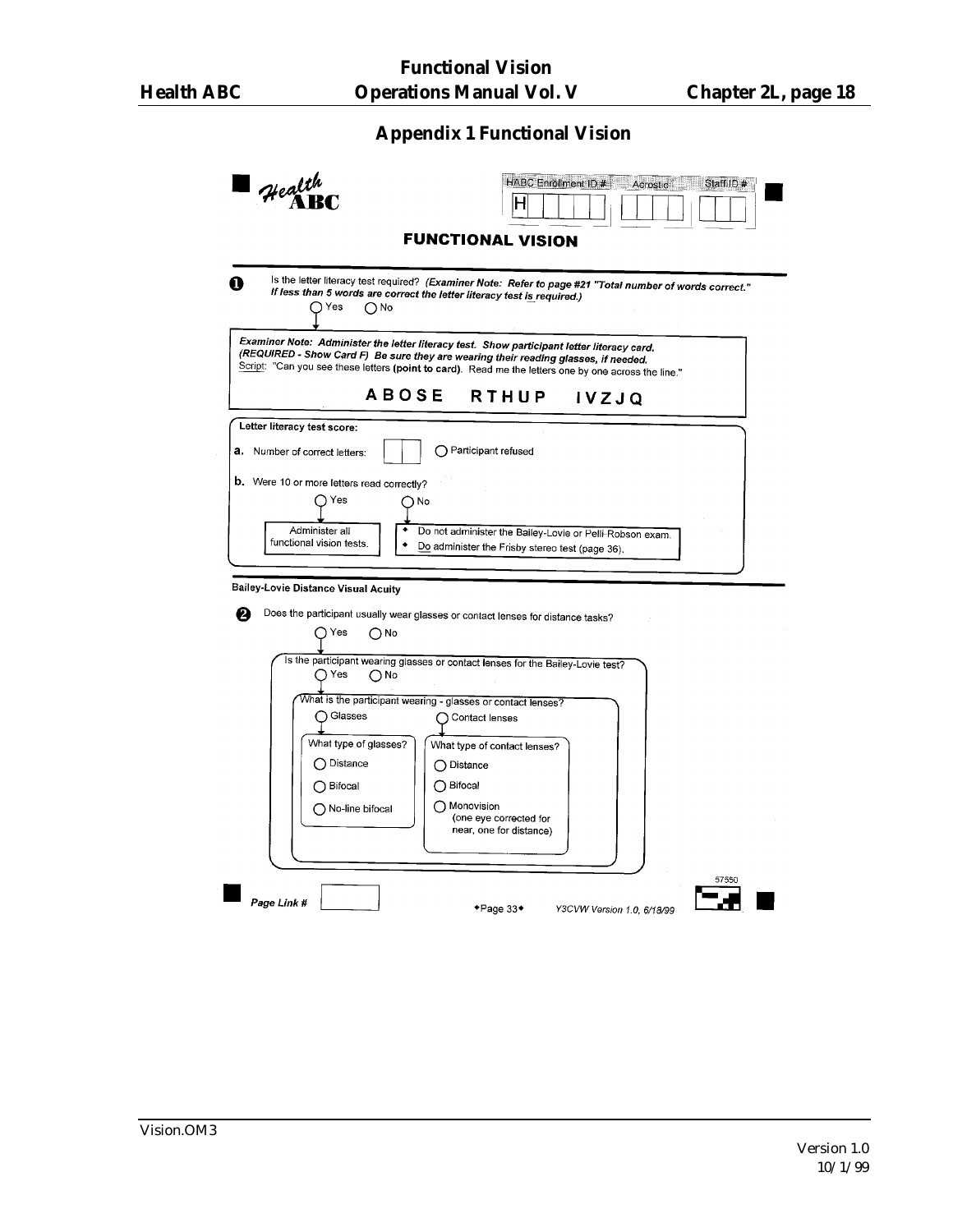# **Appendix 2 Bailey-Lovie Distance Visual Acuity**

| Ð<br>Which distance was used?                                                                     |                                                                                                                                                                                                                                                                                            |                 |                                                      |            |
|---------------------------------------------------------------------------------------------------|--------------------------------------------------------------------------------------------------------------------------------------------------------------------------------------------------------------------------------------------------------------------------------------------|-----------------|------------------------------------------------------|------------|
| $($ ) 10 feet                                                                                     | $\bigcap$ 5 feet                                                                                                                                                                                                                                                                           |                 | $\bigcap$ Participant unable to read chart at 5 feet |            |
| 0                                                                                                 | Examiner Note: Make an "X" through each letter incorrectly identified. If the participant misses 3<br>or more letters on one row, stop administering the test and go to Question #6.                                                                                                       |                 |                                                      |            |
|                                                                                                   |                                                                                                                                                                                                                                                                                            |                 | <b>SNELLEN equivalent</b>                            |            |
| <b>Chart 1</b>                                                                                    | Chart 2                                                                                                                                                                                                                                                                                    | Letter<br>Count | $(10$ feet)                                          | $(5$ feet) |
| D<br>v<br>N<br>Z.<br>R                                                                            | Е<br>F<br>н<br>Р<br>U                                                                                                                                                                                                                                                                      | 5               | 20/250                                               | 20/500     |
| н<br>N<br>F<br>D<br>V                                                                             | Ë<br>P<br>U<br>$\overline{z}$<br>R                                                                                                                                                                                                                                                         | 10              | 20/200                                               | 20/400     |
| F<br>U<br>P<br>V<br>E                                                                             | н<br>N<br>R<br>z<br>D                                                                                                                                                                                                                                                                      | 15              | 20/160                                               | 20/320     |
| P<br>Ε<br>R<br>z<br>U                                                                             | F<br>H<br>N<br>V<br>D                                                                                                                                                                                                                                                                      | 20              | 20/125                                               | 20/250     |
| F<br>P<br>V<br>н<br>Е                                                                             | N<br>Z<br>R<br>D<br>U                                                                                                                                                                                                                                                                      | 25              | 20/100                                               | 20/200     |
| Ž<br>F<br>N<br>R<br>U                                                                             | v<br>D<br>E<br>н<br>P                                                                                                                                                                                                                                                                      | 30              | 20/80                                                | 20/160     |
| Р<br>Z<br>Е<br>R<br>U                                                                             | F<br>ν<br>Н<br>N<br>D                                                                                                                                                                                                                                                                      | 35              | 20/63                                                | 20/125     |
| F<br>V<br>P<br>Z<br>D                                                                             | N<br>R<br>E<br>н<br>υ                                                                                                                                                                                                                                                                      | 40              | 20/50                                                | 20/100     |
| U<br>P<br>N<br>F<br>н                                                                             | R<br>Ž<br>V<br>D<br>Е                                                                                                                                                                                                                                                                      | 45              | 20/40                                                | 20/80      |
| Z<br>R<br>U<br>F<br>N                                                                             | н<br>Е<br>P<br>D<br>v                                                                                                                                                                                                                                                                      | 50              | 20/32                                                | 20/63      |
| F<br>H<br>V<br>U<br>D                                                                             | E<br>P<br>N<br>$\mathsf{R}$<br>Z                                                                                                                                                                                                                                                           | 55              | 20/25                                                | 20/50      |
| Ν<br>Е<br>F<br>Ζ<br>R                                                                             | н<br>P<br>v<br>D<br>U                                                                                                                                                                                                                                                                      | 60              | 20/20                                                | 20/40      |
| Z<br>D<br>Е<br>R<br>v                                                                             | U<br>N<br>P<br>F<br>н                                                                                                                                                                                                                                                                      | 65              | 20/16                                                | 20/32      |
| Ū<br>D<br>F<br>N                                                                                  | Z<br>Р<br>Е<br>н<br>R                                                                                                                                                                                                                                                                      | 70              | 20/12                                                |            |
| Number of letters read correctly:<br>Was the Bailey-Lovie test administered?<br>∩ Yes<br>Why not? | letters<br>(Examiner Note: Starting with the Letter Count for the last line read without errors,<br>add one for each additional letter correctly read on lines below it.)<br>∩№<br>(Examiner Note: Check main reason<br>test was not administered.)<br>◯ Did not pass letter literacy exam |                 |                                                      | 20/25      |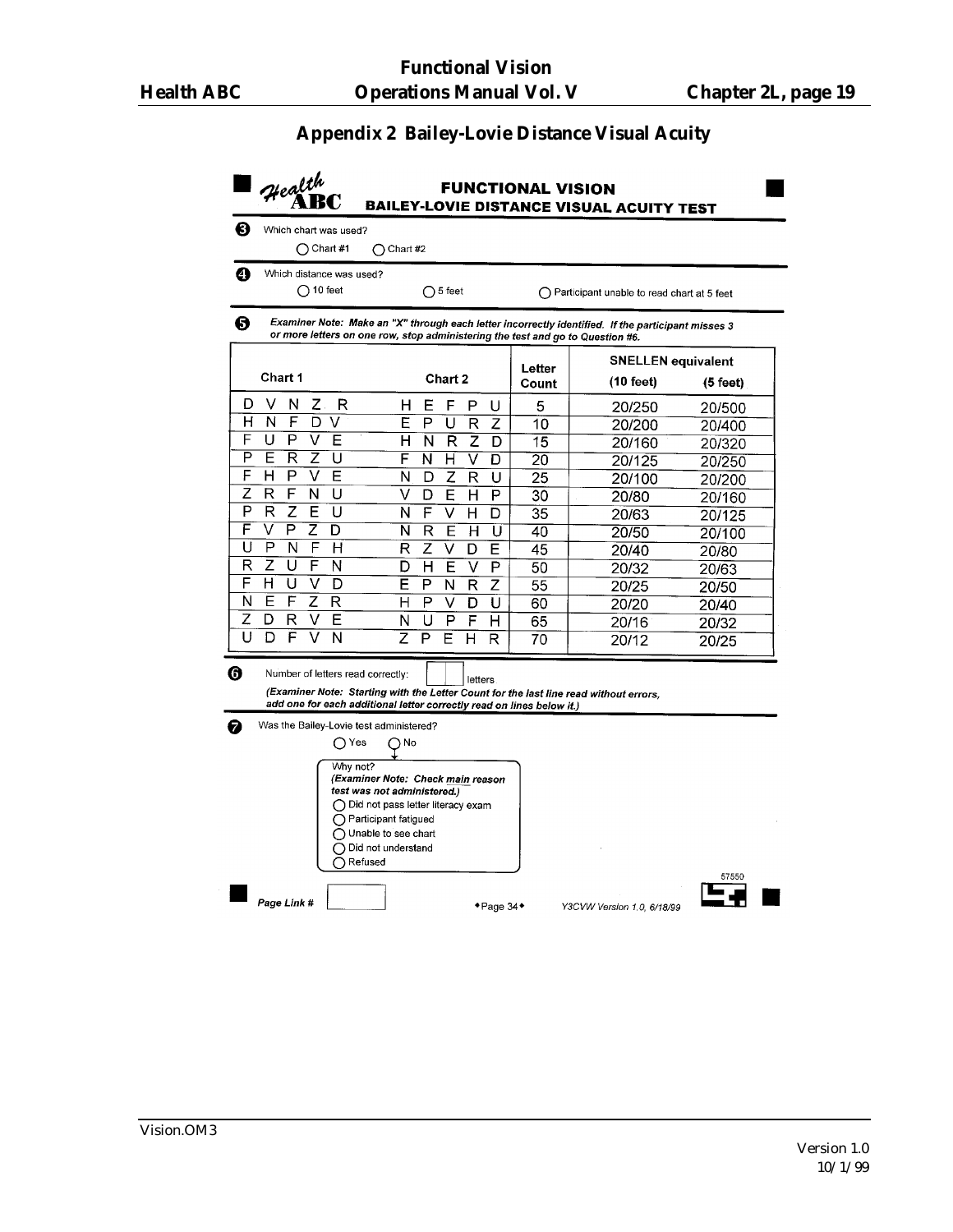#### **Appendix 3 Pelli-Robson Contrast Sensitivity Test**

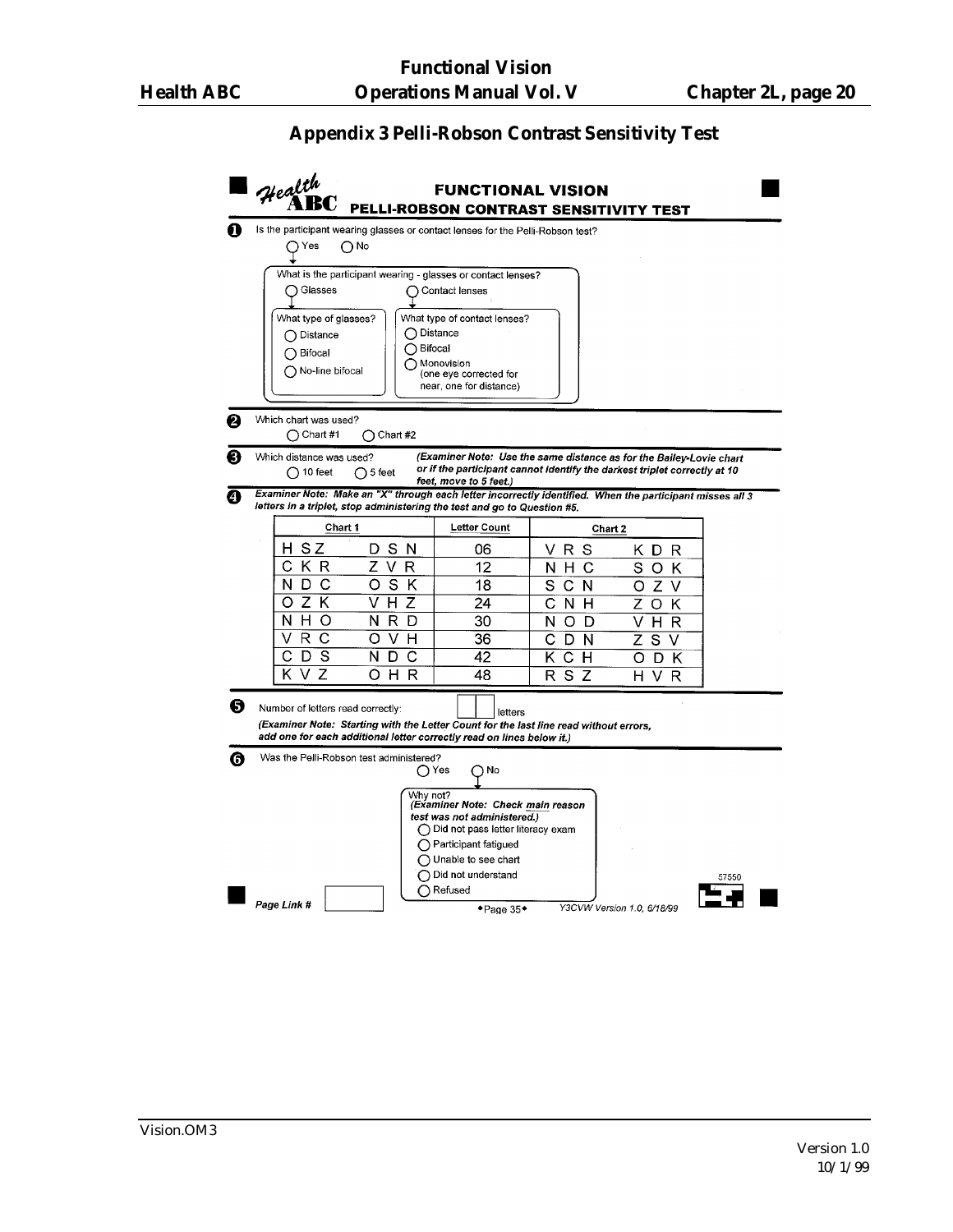# **Appendix 4 Frisby Stereo Test**

| Health<br>Yes<br>∩№                                                                                                                                                                                                                                                                                                                                                                                                                                                  | <b>FRISBY STEREO TEST</b><br>Does the participant usually wear glasses or contact lenses for reading?                                                                                                                                                                                                                                                                                                                                                                                       |                                                                                                                                                                                                                                                                                                                                                                                                                                                                                  |
|----------------------------------------------------------------------------------------------------------------------------------------------------------------------------------------------------------------------------------------------------------------------------------------------------------------------------------------------------------------------------------------------------------------------------------------------------------------------|---------------------------------------------------------------------------------------------------------------------------------------------------------------------------------------------------------------------------------------------------------------------------------------------------------------------------------------------------------------------------------------------------------------------------------------------------------------------------------------------|----------------------------------------------------------------------------------------------------------------------------------------------------------------------------------------------------------------------------------------------------------------------------------------------------------------------------------------------------------------------------------------------------------------------------------------------------------------------------------|
| Glasses<br>What type of glasses?<br>◯ Distance<br>◯ Bifocal<br>◯ No-line bifocal<br>$\bigcap$ Reading<br>Examiner Note: Show the participant the thickest plate.<br>Script: "This is a test of depth perception. One of the squares has a circular area of pattern standing out                                                                                                                                                                                      | Is the participant wearing glasses or contact lenses for the Frisby Stereo test?<br>◯ Contact lenses<br>What type of contact lenses?<br>◯ Distance<br>◯ Bifocal<br>◯ Monovision<br>(one eye corrected for<br>near, one for distance)                                                                                                                                                                                                                                                        | ◯ Not wearing glasses or contact lenses.                                                                                                                                                                                                                                                                                                                                                                                                                                         |
| in front of it. Can you see which one it is?"<br>А<br>using monocular clues)?<br>∩ Yes                                                                                                                                                                                                                                                                                                                                                                               | Was the participant able to point out the depth cue without hesitation (either before or after a demonstration                                                                                                                                                                                                                                                                                                                                                                              | ∩№                                                                                                                                                                                                                                                                                                                                                                                                                                                                               |
| Start here<br>Plate 2 (medium thickness)<br>Trial<br>1.<br>∩ Correct<br>∩ Incorrect<br>∩ Correct<br>2.<br>∩ Incorrect<br>∩ Correct<br>∩ Incorrect<br>3.<br>If 3 correct, record as "Pass"<br>& go to Plate #3.<br>◯ Correct<br>4.<br>∩ Incorrect<br>5.<br>◯ Correct<br>∩ Incorrect<br>$\bigcap$ Correct<br>∩ Incorrect<br>6.<br>Pass if 3/3 or at least 5/6 correct<br>Plate 2<br>$\bigcap$ Pass<br>∩ Fail<br>◯ Did not test<br>Go to<br>Go to<br>Plate 1<br>Plate 3 | Plate 3 (thinnest)<br>Trial<br>1.<br>∩ Correct<br>∩ Incorrect<br>2.<br>$\bigcap$ Correct<br>∩ Incorrect<br>$\bigcap$ Correct<br>3.<br>∩ incorrect<br>If 3 correct, record as "Pass"<br>& go to Question #3 on next page.<br>4.<br>∩ Correct<br>$\bigcap$ Incorrect<br>5.<br>∩ Correct<br>$\bigcap$ Incorrect<br>$\bigcap$ Correct<br>ncorrect<br>6.<br>Pass if 3/3 or at least 5/6 correct<br>Plate 3<br>∩ Pass<br>( ) Fail<br>$\bigcap$ Did not test<br>Go to Question #3<br>on next page. | Start here<br>Plate 1 (thickest)<br>Trial<br>1.<br>∩ Correct<br>∩ Incorrect<br>2.<br>∩ Correct<br>∩ Incorrect<br>$\bigcap$ Correct<br>∩ Incorrect<br>З.<br>If 3 correct, record as "Pass"<br>& go to Plate #2.<br>∩ Correct<br>∩ Incorrect<br>4.<br>◯ Correct<br>5.<br>( ) Incorrect<br>◯ Correct<br>∩ incorrect<br>6.<br>Pass if 3/3 or at least 5/6 correct<br>Plate 1<br>( ) Pass<br>∩ Fail<br>◯ Did not test<br>Go to<br>STOP. Go to Question #3<br>Plate 2<br>on next page. |
| Page Link #                                                                                                                                                                                                                                                                                                                                                                                                                                                          | $+$ Page 36 $+$                                                                                                                                                                                                                                                                                                                                                                                                                                                                             | 57550<br>Y3CVW Version 1.0, 6/18/99                                                                                                                                                                                                                                                                                                                                                                                                                                              |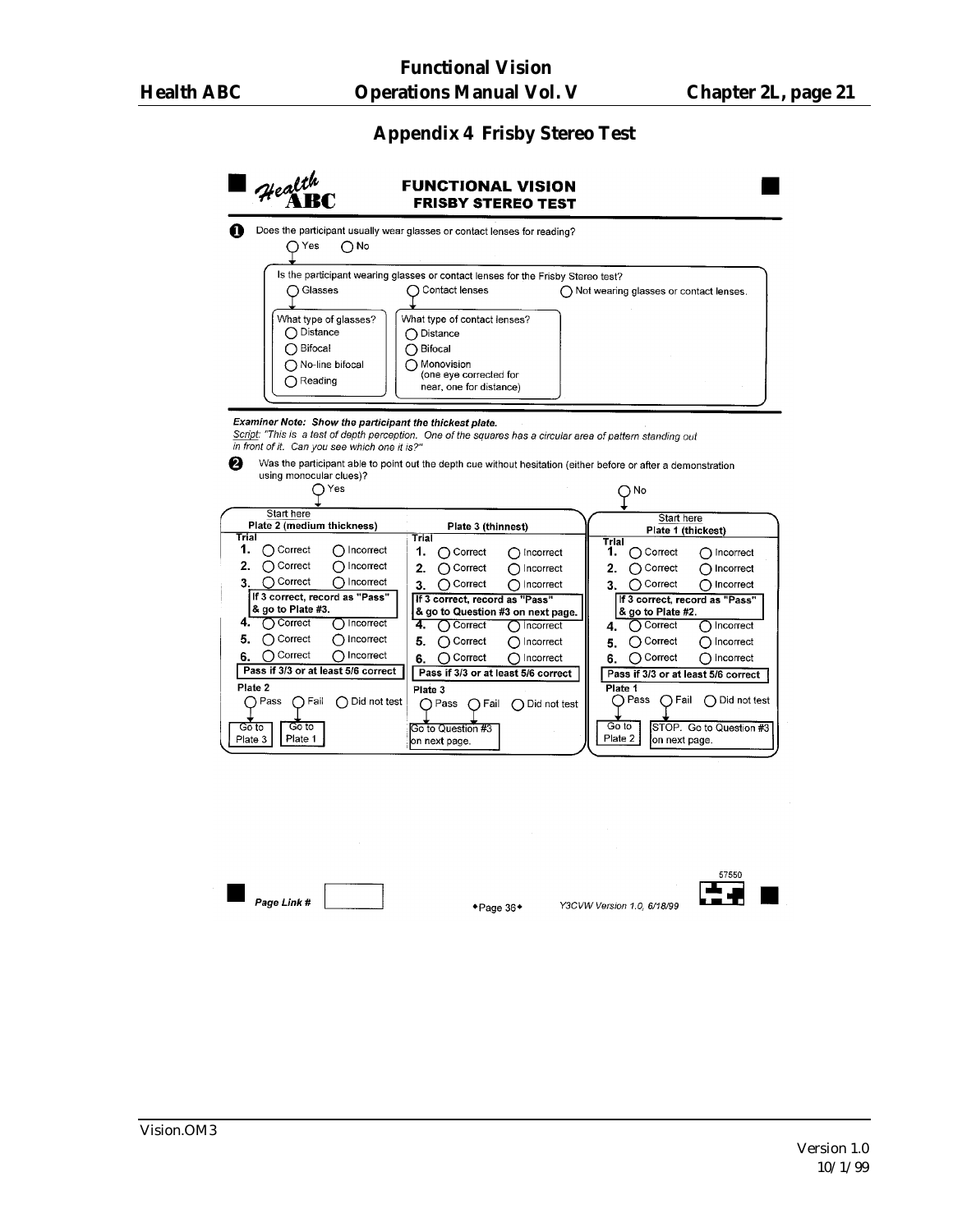| $\mathcal{H}$ ealth                               | <b>FUNCTIONAL VISION</b><br><b>FRISBY STEREO TEST</b>                                |  |
|---------------------------------------------------|--------------------------------------------------------------------------------------|--|
| Yes<br>Specify distance used:                     | Was a non-standard distance (other than 40 cm) used?<br>∩№<br>cm                     |  |
| Was the Frisby Stereo test administered?<br>∩ Yes | $\bigcap$ No                                                                         |  |
| Why not?<br>◯ Participant fatigued                | (Examiner Note: Check main reason test was not administered.)<br>Unable to see chart |  |
| Ω.<br>Other<br>◯ Refused                          | Did not understand<br>(Please specify: ________                                      |  |



+Page 37+

 $\begin{array}{c}\n 57550 \\
\hline\n \end{array}$ 

Y3CVW Version 1.0, 6/18/99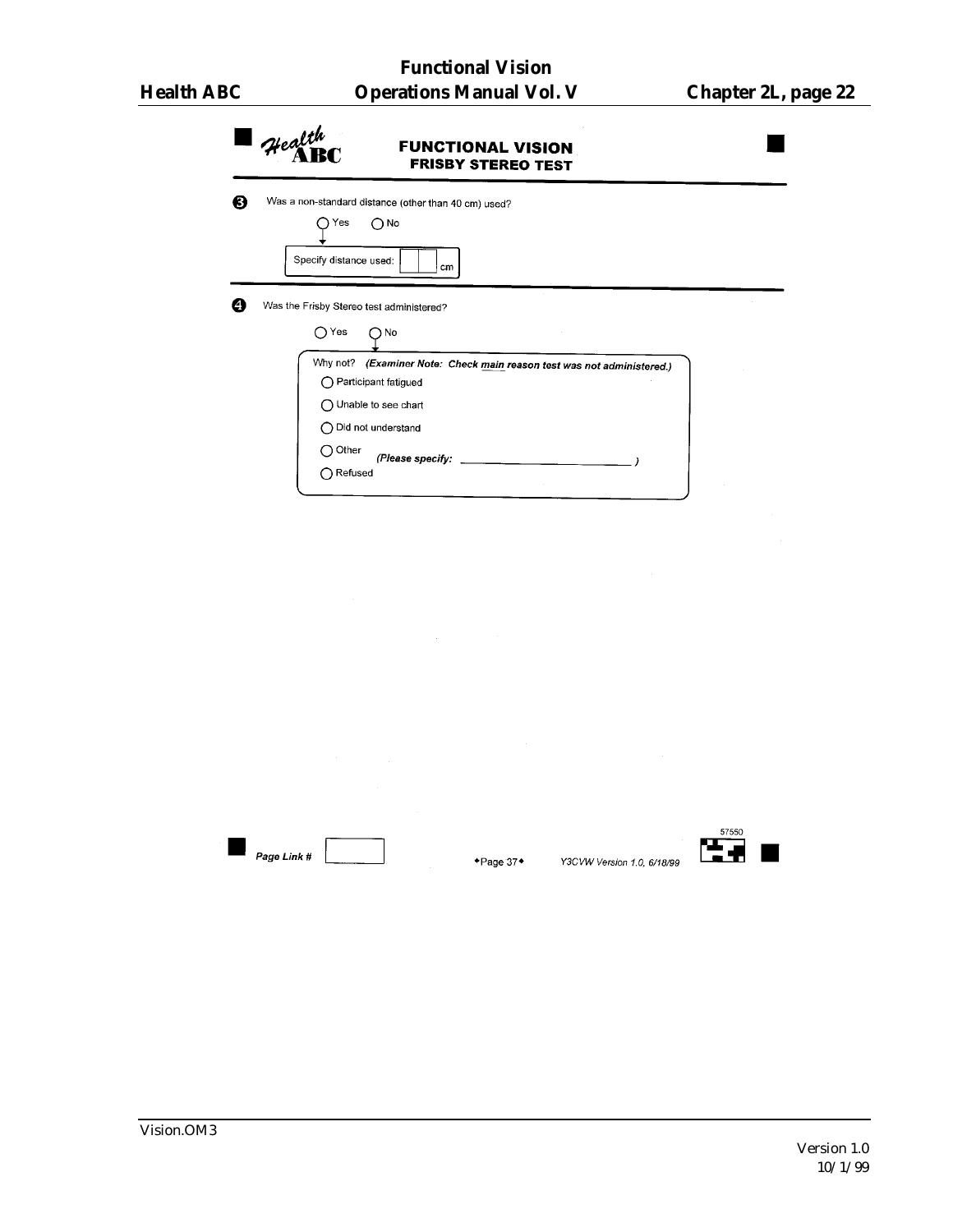# **Appendix 5 Functional Vision Tests: Results Explanation Sheet**

# **Distance Vision (Visual Acuity):** 20/

Your ability to see detail at a set distance (visual acuity) is measured as a fraction, like 20/20. The top part of the fraction is always 20 and the bottom part is a number that gets bigger the worse your vision is. One way to understand this fraction is that 20/20 means that you can see at 20 feet what a person with good vision can see at 20 feet. If your vision is 20/40, it means that you have to stand closer (at 20 feet) to see what a person with normal vision can see at 40 feet. In other words, you have to get a bit closer to see what others can see farther away.

# **Contrast Sensitivity**

Contrast sensitivity refers to the ability to see shades of gray. It is easy to see a black letter on a white background, but it may be more difficult to see a dark gray letter on a light gray background. This measure tells us about your ability to see things like faces, which don't have strong contrast.

The contrast sensitivity test is performed in much the same way as the visual acuity test. The letters are all the same size but the contrast between the blackness of the letters and the white background changes as you read down the chart. As the shade of the letters gets closer to the shade of the background, it becomes more difficult to read the letters.

Your contrast sensitivity was:

- G Normal (34 or more letters seen)
- G Low normal (30 to 33 letters seen)
- G Reduced compared to others your age (29 or fewer letters seen) We recommend that you schedule a check-up with an eye doctor if your last vision check-up was over a year ago.

# **Depth perception (stereopsis)**

The stereopsis test, the test where you were asked to find a circle that appeared to be raised from a square, is used to test depth perception. Depth perception is what allows you to step off a curb without falling, or reach for a glass of water without knocking it over. You used your depth perception if you were able to see the circle as raised from the square.

Your depth perception was:

G Normal